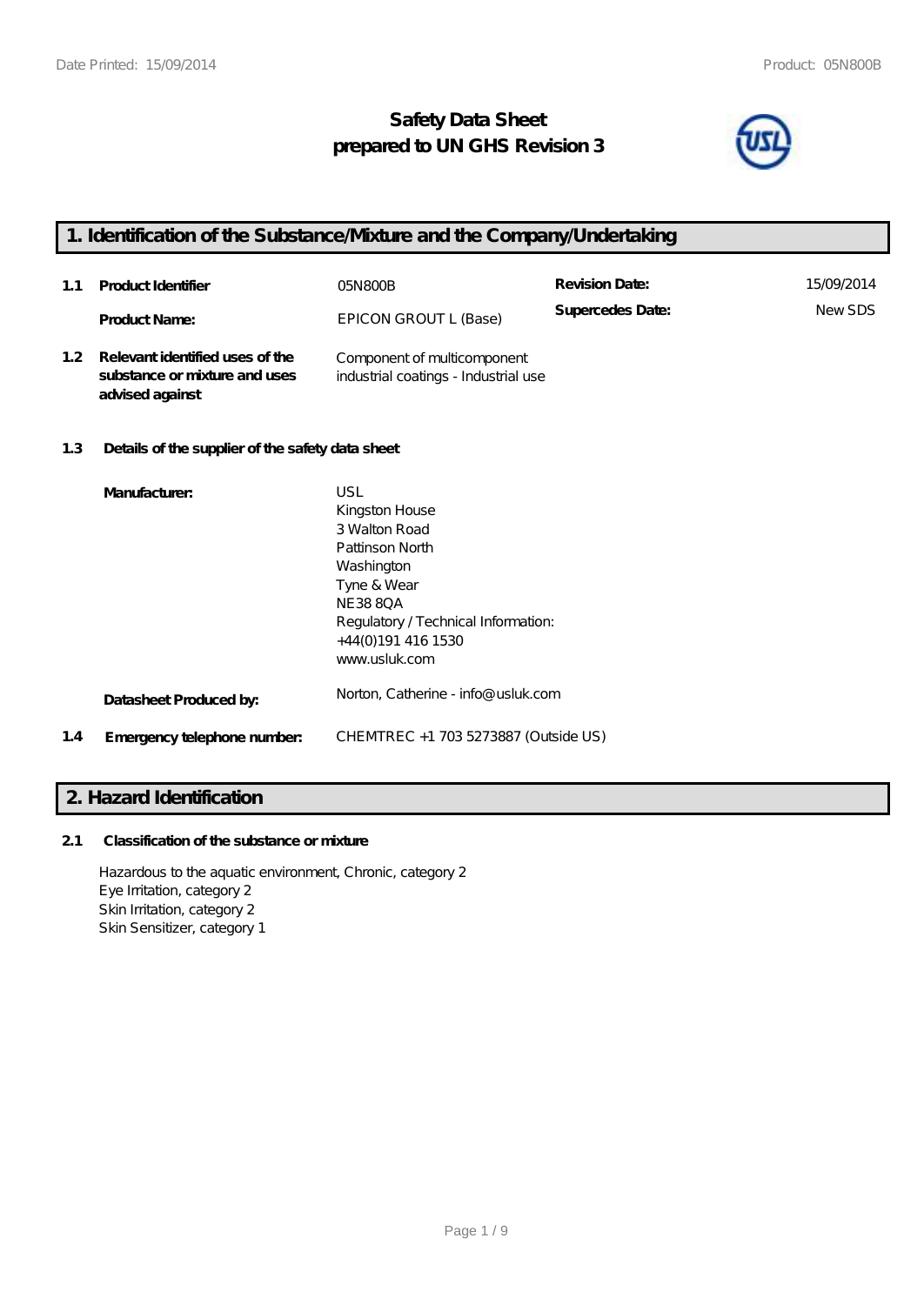### **2.2 Label elements**

### **Symbol(s) of Product**



### **Signal Word**

Warning

### **Named Chemicals on Label**

2-ethylhexyl glycidyl ether, reaction product bisphenol-a-(epichlorhydrin) epoxy resin (number average molecularweight <= 700), phenol, polymer with formaldehyde, glycidyl ether

### **HAZARD STATEMENTS**

| Hazardous to the aquatic environment,<br>Chronic, category 2 | H411             | Toxic to aquatic life with long lasting effects.                                                                                          |
|--------------------------------------------------------------|------------------|-------------------------------------------------------------------------------------------------------------------------------------------|
| Eye Irritation, category 2                                   | H319             | Causes serious eye irritation.                                                                                                            |
| Skin Irritation, category 2                                  | H315             | Causes skin irritation.                                                                                                                   |
| Skin Sensitizer, category 1                                  | H317             | May cause an allergic skin reaction.                                                                                                      |
| <b>PRECAUTION PHRASES</b>                                    |                  |                                                                                                                                           |
|                                                              | P <sub>261</sub> | Avoid breathing dust/fume/gas/mist/vapours/spray.                                                                                         |
|                                                              | P273             | Avoid release to the environment.                                                                                                         |
|                                                              | P <sub>280</sub> | Wear protective gloves/protective clothing/eye protection/<br>face protection.                                                            |
|                                                              | P302+352         | IF ON SKIN: Wash with plenty of soap and water.                                                                                           |
|                                                              | $P305+351+338$   | IF IN EYES: Rinse cautiously with water for several minutes.<br>Remove contact lenses, if present and easy to do so.<br>Continue rinsing. |
|                                                              | P332+313         | If skin irritation occurs: Get medical advice attention.                                                                                  |
|                                                              | P333+313         | If skin irritation or rash occurs: Get medical advice attention.                                                                          |
|                                                              | P391             | Collect spillage.                                                                                                                         |
|                                                              |                  |                                                                                                                                           |

### **2.3 Other hazards**

Not applicable

### **Results of PBT and vPvB assessment:**

The product does not meet the criteria for PBT/VPvB in accordance with Annex XIII.

## **3. Composition/Information On Ingredients**

### **3.1 Substances**

#### **Hazardous Ingredients**

| CAS-No.    | <b>Chemical Name</b>                                                                                     |                              |                  |
|------------|----------------------------------------------------------------------------------------------------------|------------------------------|------------------|
| 25068-38-6 | reaction product bisphenol-a-(epichlorhydrin) epoxy resin (number average<br>molecularweight $\leq$ 700) |                              |                  |
| 28064-14-4 | $25 - 50$                                                                                                |                              |                  |
| 2461-15-6  | 2-ethylhexyl glycidyl ether                                                                              |                              |                  |
| 64742-47-8 | distillates (petroleum), hydrotreated light                                                              |                              |                  |
| 67-56-1    | methanol                                                                                                 |                              |                  |
| CAS-No.    | <b>GHS Symbols</b>                                                                                       | <b>GHS Hazard Statements</b> | <b>M-Factors</b> |
| 25068-38-6 | GHSO7_GHSOQ                                                                                              | H 315-317-310-411            | $\left( \right)$ |

| 25068-38-6 | GHSO7-GHSO9 | H315-317-319-411 | O        |
|------------|-------------|------------------|----------|
| 28064-14-4 | GHSO7-GHSO9 | H315-317-319-411 | $\Omega$ |
| 2461-15-6  | GHS 07      | H315-317-319     | $\Omega$ |
| 64742-47-8 | GHSO8       | H304             |          |
|            |             |                  |          |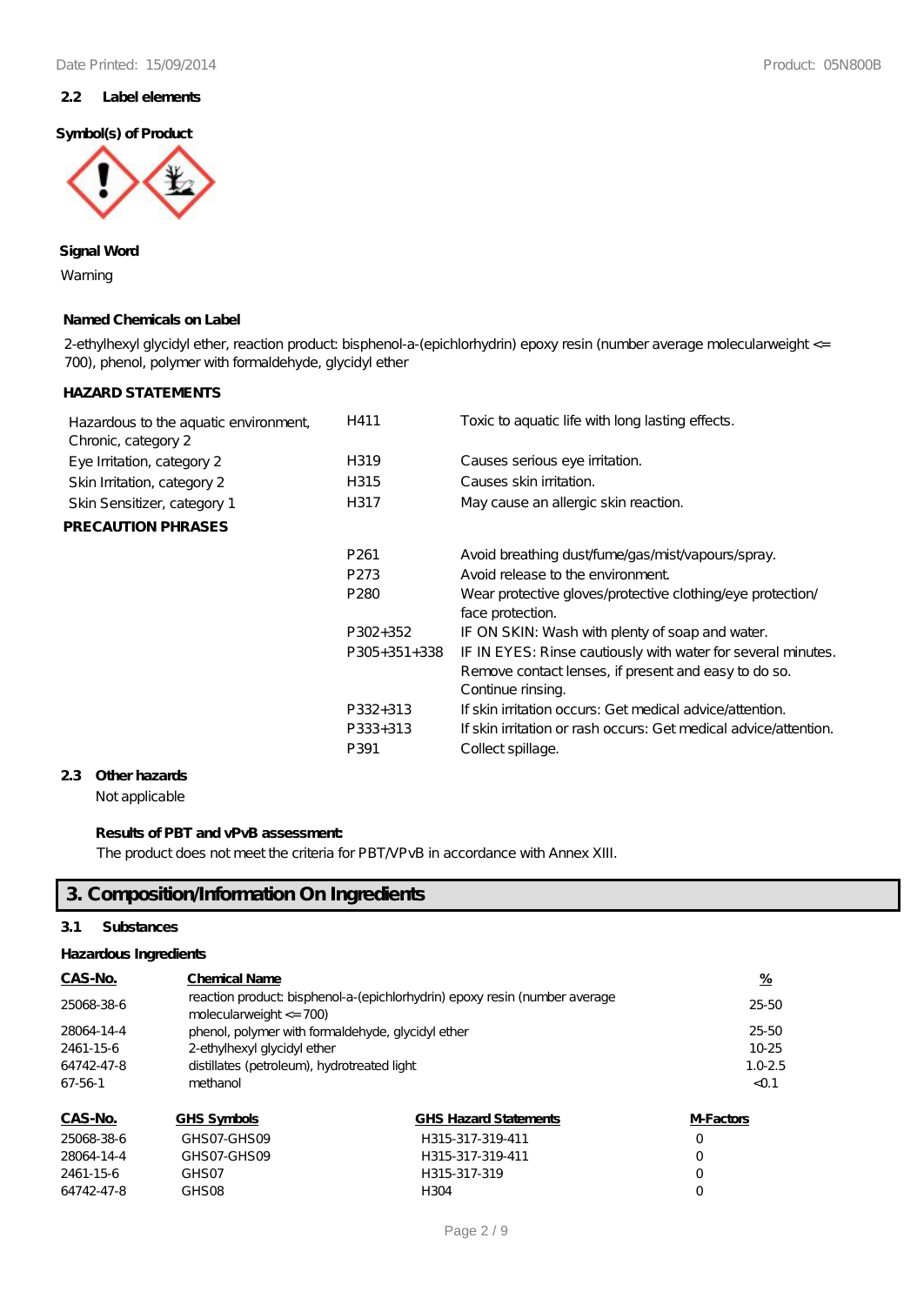#### 67-56-1 GHS02-GHS06-GHS08 H225-311-331-370-301 0

#### **Additional Information:** The text for GHS Hazard Statements shown above (if any) is given in Section 16.

### **4. First-aid Measures**

#### **4.1 Description of First Aid Measures**

**AFTER INHALATION:** Move to fresh air. Give oxygen or artificial respiration if needed. Consult a physician after significant exposure. Remove person to fresh air. If signs/symptoms continue, get medical attention.

**AFTER SKIN CONTACT:** Use a mild soap if available. Wash off immediately with soap and plenty of water while removing all contaminated clothes and shoes. If skin irritation persists, call a physician. In case of contact, immediately flush skin with plenty of water for at least 15 minutes while removing contaminated clothing and shoes.

**AFTER EYE CONTACT:** Rinse thoroughly with plenty of water for at least 15 minutes and consult a physician. Rinse immediately with plenty of water, also under the eyelids, for at least 15 minutes. Remove contact lenses. If eye irritation persists, consult a specialist.

**AFTER INGESTION:** Gently wipe or rinse the inside of the mouth with water. Give small amounts of water to drink. Do NOT induce vomiting. Never give anything by mouth to an unconscious person. If swallowed, call a poison control centre or doctor immediately.

#### **4.2 Most important symptoms and effects, both acute and delayed**

Irritating to eyes and skin. May be harmful if swallowed. May cause long-term adverse effects in the aquatic environment.

#### **4.3 Indication of any immediate medical attention and special treatment needed**

No information available on clinical testing and medical monitoring. Specific toxicological information on substances, if available, can be found in section 11.

### **5. Fire-fighting Measures**

#### **5.1 Extinguishing Media:**

Alcohol Foam, Carbon Dioxide, Dry Chemical, Water Fog

FOR SAFETY REASONS NOT TO BE USED: Alcohol, Alcohol based solutions, any other media not listed above.

#### **5.2 Special hazards arising from the substance or mixture** No Information

#### **5.3 Advice for firefighters**

In the event of fire, wear self-contained breathing apparatus. Water sprayDry powderAlcohol-resistant foamCarbon dioxide (CO2)High volume water jet. Use water spray, alcohol-resistant foam, dry chemical or carbon dioxide. Contains epoxy constituents. See information supplied by the manufacturer.

### **6. Accidental Release Measures**

#### **6.1 Personal precautions, protective equipment and emergency procedures**

Ensure adequate ventilation. Use personal protective equipment.

#### **6.2 Environmental precautions**

Do not allow material to contaminate ground water system. Prevent product from entering drains.

### **6.3 Methods and material for containment and cleaning up**

Prevent further leakage or spillage if safe to do so. Contain spillage, soak up with non-combustible absorbent material, (e.g. sand, earth, diatomaceous earth, vermiculite) and transfer to a container for disposal according to local / national regulations (see section 13).

### **6.4 Reference to other sections**

Please refer to disposal requirements or country specific disposal requirements for this material. See Section 13 for further information.

### **7. Handling and Storage**

### **7.1 Precautions for safe handling**

**INSTRUCTIONS FOR SAFE HANDLING:** Keep containers dry and tightly closed to avoid moisture absorption and contamination. Use only in area provided with appropriate exhaust ventilation. Wear personal protective equipment. Do not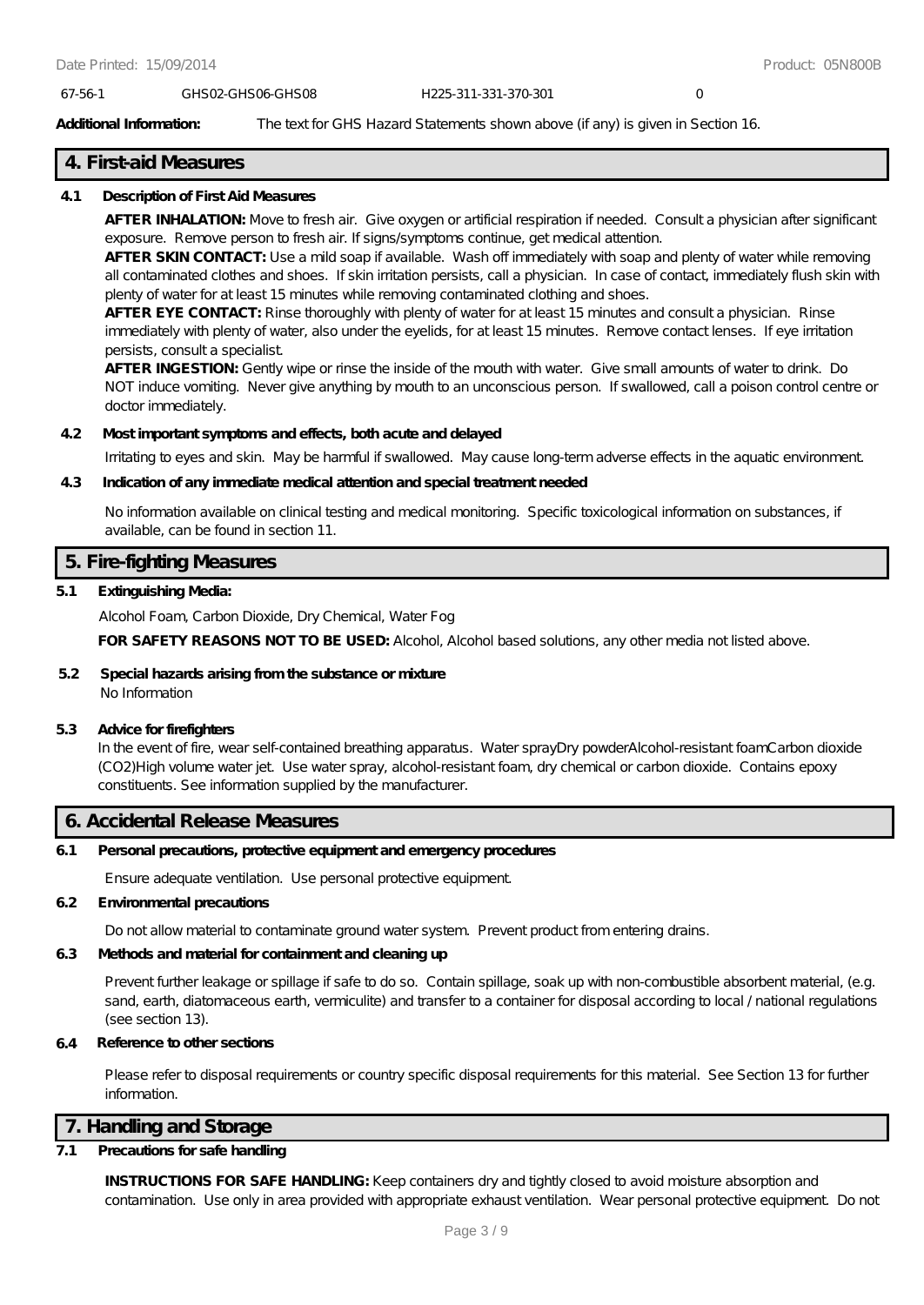breathe vapours or spray mist. Wash thoroughly after handling. Do not get in eyes, on skin, or on clothing. Use only with adequate ventilation/personal protection.

**PROTECTION AND HYGIENE MEASURES:** Wash hands before breaks and at the end of workday. When using, do not eat, drink or smoke.

#### **7.2 Conditions for safe storage, including any incompatibilities**

#### **CONDITIONS TO AVOID:** Direct sources of heat.

**STORAGE CONDITIONS:** Store in original container. Keep containers tightly closed in a cool, well-ventilated place. Keep locked up or in an area accessible only to qualified or authorised persons. Store in a dry, well ventilated place away from sources of heat, ignition and direct sunlight.

#### **7.3 Specific end use(s)**

No specific advice for end use available.

### **8. Exposure Controls/Personal Protection**

#### **8.1 Control parameters**

#### **Ingredients with Occupational Exposure Limits (UK WELS)**

| Name                                                                                                        | %           | LTEL ppm | STEL ppm | STEL mg/m3 | LTEL mg/m3 | <b>OEL Note</b> |
|-------------------------------------------------------------------------------------------------------------|-------------|----------|----------|------------|------------|-----------------|
| reaction product bisphenol-a-(epichlorhydrin)<br>epoxy resin (number average molecularweight<br>$\leq$ 700) | $25 - 50$   |          |          |            |            |                 |
| phenol, polymer with formaldehyde, glycidyl<br>ether                                                        | 25-50       |          |          |            |            |                 |
| 2-ethylhexyl glycidyl ether                                                                                 | 10-25       |          |          |            |            |                 |
| distillates (petroleum), hydrotreated light                                                                 | $1.0 - 2.5$ |          |          |            |            |                 |
| methanol                                                                                                    | $<$ 0.1     | 200      | 250      | 333        | 266        |                 |

**FURTHER INFORMATION:** Refer to the regulatory exposure limits for the workforce enforced in each country.

#### **8.2 Exposure controls**

#### **Personal Protection**

**RESPIRATORY PROTECTION:** Use only with ventilation to keep levels below exposure guidelines reported in this document. User should test and monitor exposure levels to ensure all personnel are below guidelines. If not sure, or not able to monitor, use State or federally approved supplied air respirator. For silica containing coatings in a liquid state, and/or if no exposure limits are established above, air-supplied respirators are generally not required.

**EYE PROTECTION:** Tightly fitting safety goggles. Safety glasses with side-shields

HAND PROTECTION: Gloves should be discarded and replaced if there is any indication of degradation or chemical breakthrough. Impervious glovesTake note of the information given by the producer concerning permeability and break through times, and of special workplace conditions (mechanical strain, duration of contact). Long sleeved clothing. Remove and wash contaminated clothing before re-use. Rubber or plastic apron.

**OTHER PROTECTIVE EQUIPMENT:** No Information

### **9. Physical and Chemical Properties**

### **9.1 Information on basic physical and chemical properties**

| Appearance:                           | Clear Liquid    |
|---------------------------------------|-----------------|
| <b>Physical State</b>                 | Liquid          |
| Odor                                  | Mild            |
| Odor threshold                        | Not determined  |
| рH                                    | Not determined  |
| Melting point / freezing point $(°C)$ | Not de termined |
| Boiling point/range (°C)              | $200 - N.D.$    |
| Flash Point (°C)                      | 100             |
|                                       |                 |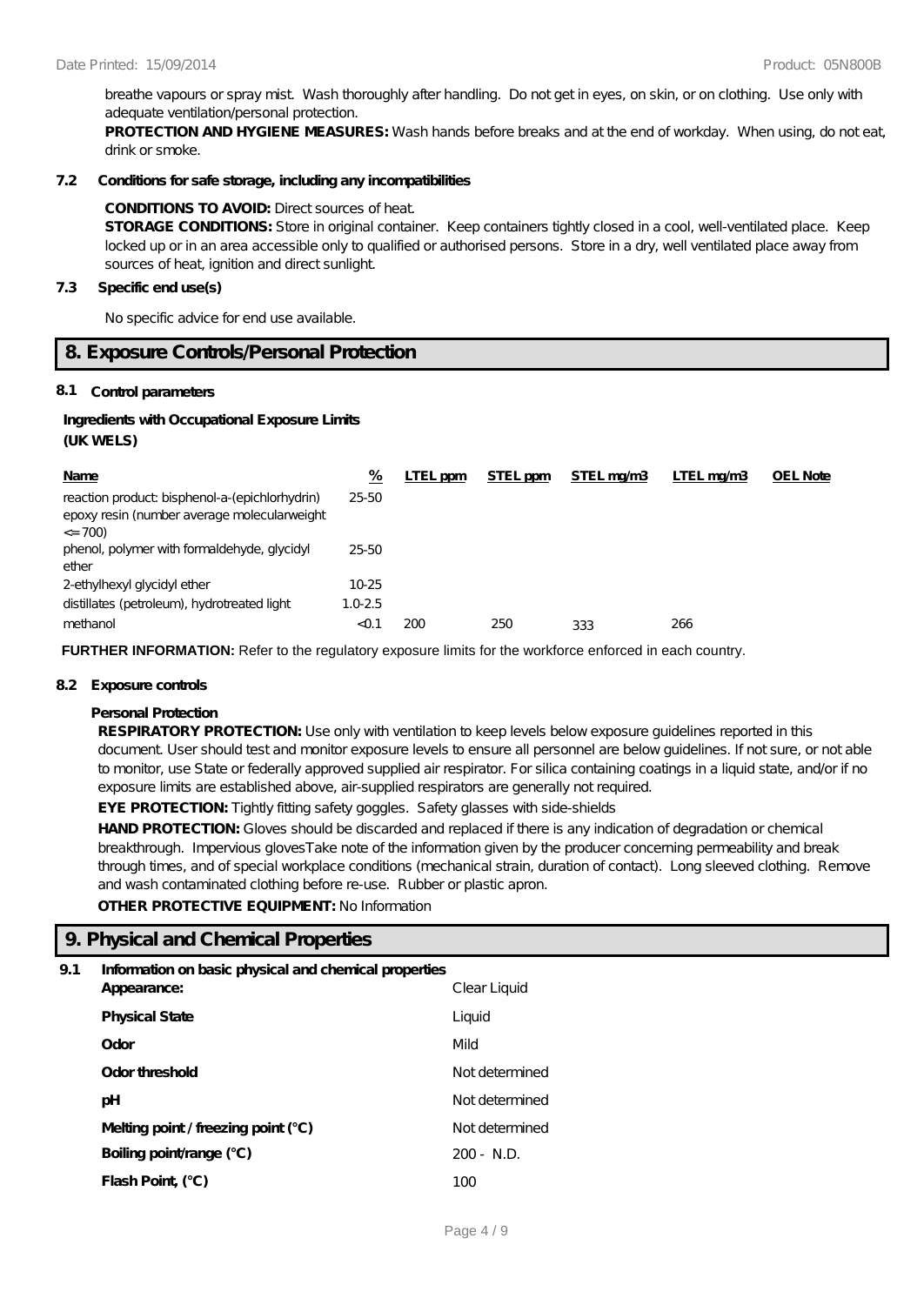| Evaporation rate                                | Not de termined |
|-------------------------------------------------|-----------------|
| Flammability (solid, gas)                       | Not de termined |
| Upper/lower flammability or explosive<br>limits | $10 - 20$       |
| Vapour Pressure, mmHq                           | Not determined  |
| Vapour density                                  | Not de termined |
| Relative density                                | Not de termined |
| Solubility in / Miscibility with water          | Not Determined  |
| Partition coefficient n-octanol/water           | Not determined  |
| Auto-ignition temperature (°C)                  | Not determined  |
| Decomposition temperature (°C)                  | Not de termined |
| <b>Viscosity</b>                                | Not de termined |
| Explosive properties                            | Not de termined |
| Oxidising properties                            | Not determined  |
| Other information                               |                 |
| VOC Content g/l:                                | O               |
| Specific Gravity (g/cm3)                        | 1.150           |

### **10. Stability and Reactivity**

### **10.1 Reactivity**

**9.2 Other information**

No reactivity hazards known under normal storage and use conditions.

#### **10.2 Chemical stability**

No decomposition if stored and applied as directed. Stable under normal conditions.

#### **10.3 Possibility of hazardous reactions**

Hazardous polymerisation does not occur.

### **10.4 Conditions to avoid**

Direct sources of heat.

### **10.5 Incompatible materials**

Strong oxidizing agents. Acids and basesAmines

#### **10.6 Hazardous decomposition products**

Thermal decomposition can lead to release of irritating gases and vapours. Alcohols. Exothermic reaction. Carbon dioxide (CO2), carbon monoxide (CO), oxides of nitrogen (NOx), dense black smoke.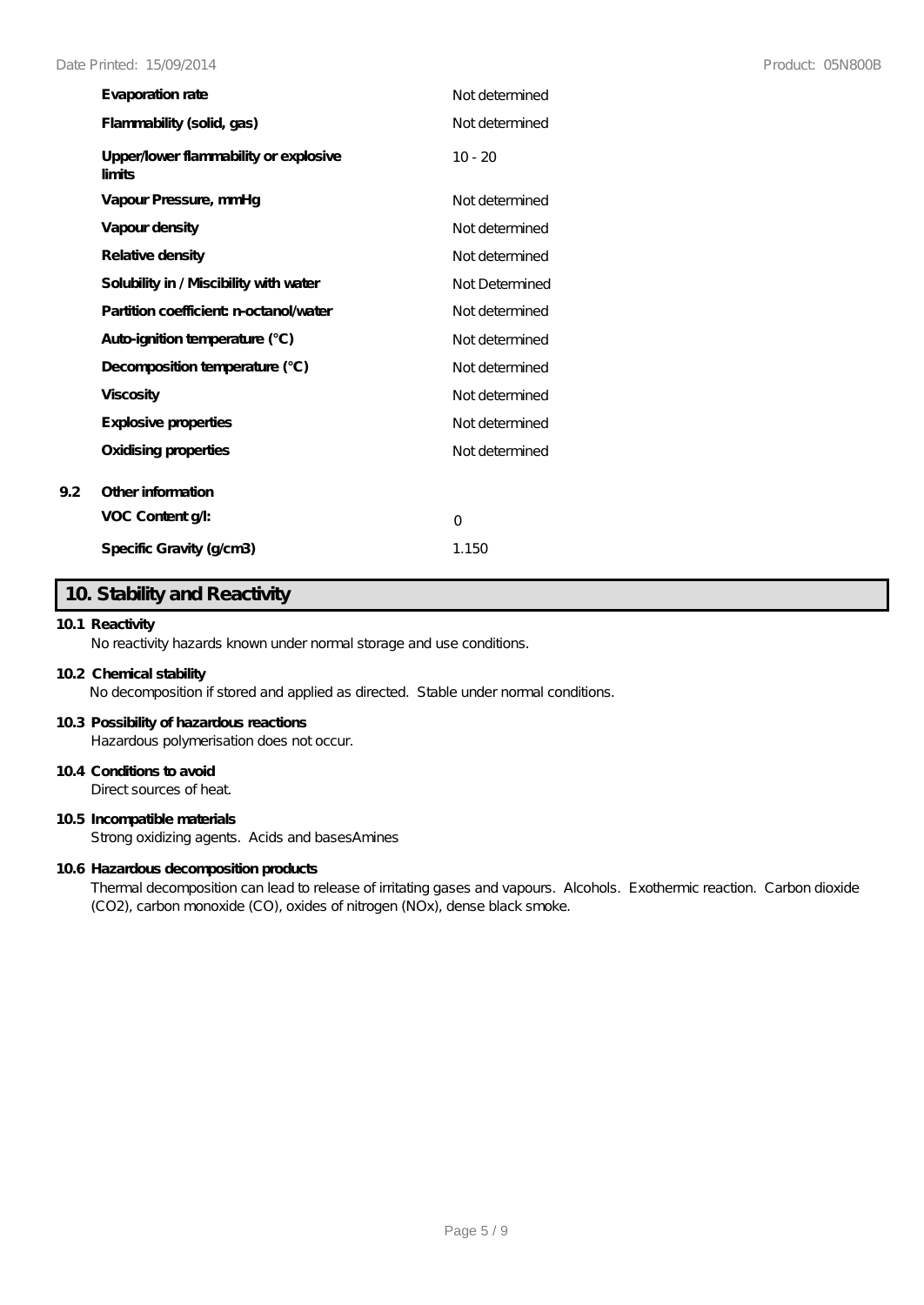### **11. Toxicological Information**

### **11.1 Information on toxicological effects**

- **Acute Toxicity:**
	- **Oral LD50:**
	- **Inhalation LC50:**

| Imitation:                 | No information available. |
|----------------------------|---------------------------|
| Corrosivity:               | No information available. |
| Sensitization:             | No information available. |
| Repeated dose toxicity:    | No information available. |
| Carcinogenicity:           | No information available. |
| Mutagenicity:              | No information available. |
| Toxicity for reproduction: | No information available. |

### **If no information is available above under Acute Toxicity then the acute effects of this product have not been tested. Data on individual components are tabulated below:**

| CAS-No.    | <b>Chemical Name</b>                                                                                                             | Oral LD50             | Dermal LD50         | Vapor LC50 |
|------------|----------------------------------------------------------------------------------------------------------------------------------|-----------------------|---------------------|------------|
| 25068-38-6 | reaction product bisphenol-a-(epichlorhydrin)<br>epoxy resin (number average molecularweight 5000 mg/kg rat, oral<br>$\leq$ 700) |                       | 5000                |            |
| 28064-14-4 | phenol, polymer with formaldehyde, glycidyl<br>ether                                                                             | 5000 mg/kg. oral, rat | >2000 mg/kg, rabbit |            |
| 2461-15-6  | 2-ethylhexyl glycidyl ether                                                                                                      | 7800 mg/kg, rat       | >2000 mg/kg, rabbit |            |
| 67-56-1    | methanol                                                                                                                         | 2080 mg/kg rat oral   |                     |            |

### **Additional Information:**

No Information

## **12. Ecological Information**

| 121 | Toxicity:                                 |                                                                                    |
|-----|-------------------------------------------|------------------------------------------------------------------------------------|
|     | EC5048hr (Daphnia):                       | No information                                                                     |
|     | IC5072hr (Algae):                         | No information                                                                     |
|     | LC50 96hr (fish):                         | No information                                                                     |
|     | 12.2 Persistence and degradability:       | No information                                                                     |
|     | 12.3 Bioaccumulative potential:           | No information                                                                     |
|     | 12.4 Mobility in soil:                    | No information                                                                     |
|     | 125 Results of PBT and vPvB<br>assessment | The product does not meet the criteria for PBT/VPvB in accordance with Annex XIII. |
|     |                                           |                                                                                    |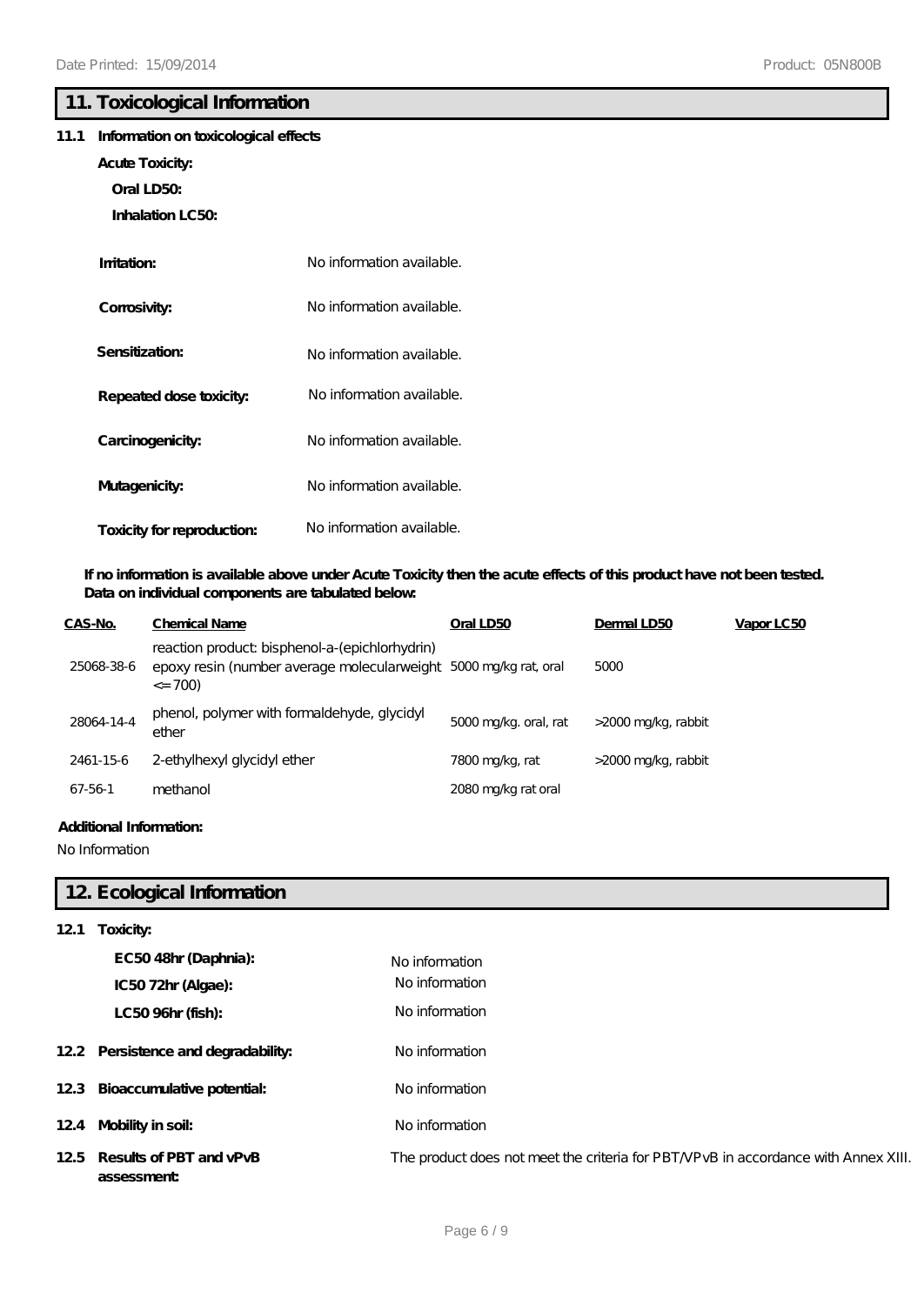#### **12.6 Other adverse effects:** No information

| CAS-No.    | <b>Chemical Name</b>                                                                                                        | EC5048hr       | IC5072hr       | LC5096hr |
|------------|-----------------------------------------------------------------------------------------------------------------------------|----------------|----------------|----------|
| 25068-38-6 | reaction product bisphenol-a-(epichlorhydrin)<br>epoxy resin (number average molecular weight No information<br>$\leq$ 700) |                | No information |          |
| 28064-14-4 | phenol, polymer with formaldehyde, glycidyl<br>ether                                                                        | No information | No information |          |
| 2461-15-6  | 2-ethylhexyl glycidyl ether                                                                                                 | No information | No information |          |
| 64742-47-8 | distillates (petroleum), hydrotreated light                                                                                 | No information | No information |          |
| 67-56-1    | methanol                                                                                                                    | No information | No information |          |
|            |                                                                                                                             |                |                |          |

### **13. Disposal Considerations**

**13.1 WASTE TREATMENT METHODS:** If recycling is not practicable, dispose of in compliance with local regulations. Dispose of in accordance with local regulations. Empty containers should be taken to an approved waste handling site for recycling or disposal.

|      | 14. Transport Information                                                   |                                                                              |  |  |
|------|-----------------------------------------------------------------------------|------------------------------------------------------------------------------|--|--|
| 14.1 | UN number                                                                   | 3082                                                                         |  |  |
|      | 14.2 UN proper shipping name                                                | Environmentally hazardous substance, liquid, NO.S. (contains epoxy<br>resin) |  |  |
|      | <b>Technical name</b>                                                       |                                                                              |  |  |
|      | 14.3 Transport hazard class(es)                                             | 9                                                                            |  |  |
|      | Subsidiary shipping hazard                                                  |                                                                              |  |  |
|      | 14.4 Packing group                                                          | $\mathbf{III}$                                                               |  |  |
| 14.5 | <b>Environmental hazards</b>                                                |                                                                              |  |  |
|      | 14.6 Special precautions for user                                           | Not applicable                                                               |  |  |
|      | $EmS-No.$                                                                   | $F-A, S-F$                                                                   |  |  |
| 14.7 | Transport in bulk according to Annex II<br>of MARPOL 73/78 and the IBC code | Not applicable                                                               |  |  |

### **15. Regulatory Information**

**15.1 Safety, health and environmental regulations/legislation for the substance or mixture:**

**National Regulations:**

**Denmark Product Registration Number:**

**Danish MAL Code:**

**Sweden Product Registration Number:**

**Norway Product Registration Number:**

**WGK Class:**

#### **15.2 Chemical Safety Assessment:**

No Chemical Safety Assessment has been carried out for this substance/mixture by the supplier.

### **16. Other Information**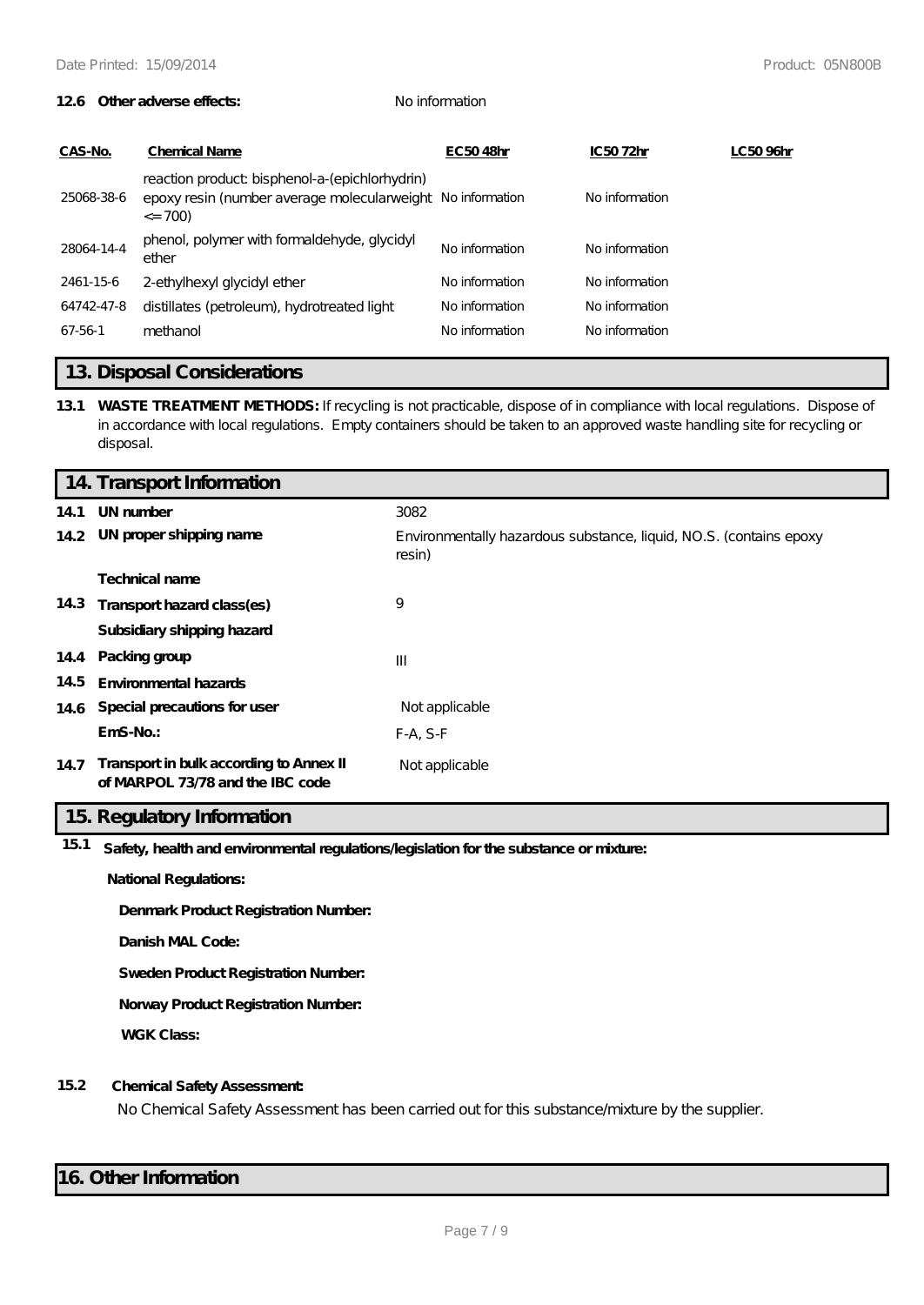#### **Text for GHS Hazard Statements shown in Section 3 describing each ingredient:**

| H <sub>225</sub> | Highly flammable liquid and vapour.              |
|------------------|--------------------------------------------------|
| H301             | Toxic if swallowed.                              |
| H304             | May be fatal if swallowed and enters airways.    |
| H311             | Toxic in contact with skin.                      |
| H315             | Causes skin irritation.                          |
| H317             | May cause an allergic skin reaction.             |
| H319             | Causes serious eye irritation.                   |
| H331             | Toxic if inhaled.                                |
| H370             | Causes damage to organs.                         |
| H411             | Toxic to aquatic life with long lasting effects. |

#### **Reasons for revision**

This is a new Safety Data Sheet (SDS).

List of References:

This Safety Data Sheet was compiled with data and information from the following sources:

The Ariel Regulatory Database provided by the 3E Corporation in Copenhagen, Denmark ESIS (The European Chemical Substances Information System), provided by the European Commission Joint Research Centre in Ispra, Italy Annex VI of the EU Council Directive 67/548/EEC Council Directive 67/548/EEC - Annex I or EU Council Directive 1999/45/EC European Union (EC) Regulation No. 1272/2008 on the classification, labelling and packaging of substances and mixtures (CLP Regulation) EU Council Decision 2000/532/EC and its Annex entitled "List of Wastes"

#### Acronym & Abbreviation Key:

| <b>CLP</b>    | Classification, Labeling & Packaging Regulation                        |
|---------------|------------------------------------------------------------------------|
| EC            | European Commission                                                    |
| ЕU            | European Union                                                         |
| US            | United States                                                          |
| CAS           | Chemical Abstract Service                                              |
| <b>EINECS</b> | European Inventory of Existing Chemical Substances                     |
| <b>REACH</b>  | Registration, Evaluation, Authorization of Chemicals Regulation        |
| <b>GHS</b>    | Globally Harmonized System of Classification and Labeling of Chemicals |
| LTEL          | Long term exposure limit                                               |
| STEL          | Short term exposure limit                                              |
| OEL           | Occupational exposure limit                                            |
| ppm           | Parts per million                                                      |
| mq/m3         | Milligrams per cubic meter                                             |
| <b>TLV</b>    | Threshold Limit Value                                                  |
| ACGIH         | American Conference of Governmental Industrial Hygienists              |
| OSHA          | Occupational Safety & Health Administration                            |
| PEL           | Permissible Exposure Limits                                            |
| <b>VOC</b>    | Volatile organic compounds                                             |
| q/1           | Grams per liter                                                        |
| mg/kg         | Milligrams per kilogram                                                |
| N/A           | Not applicable                                                         |
| LD50          | Lethal dose at 50%                                                     |
| LC50          | Lethal concentration at 50%                                            |
| EC50          | Half maximal effective concentration                                   |
| IC50          | Half maximal inhibitory concentration                                  |
| <b>PBT</b>    | Persistent bioaccumulative toxic chemical                              |
| vPvB          | Very persistent and very bioaccumulative                               |
| <b>EEC</b>    | European Economic Community                                            |
| ADR           | International Transport of Dangerous Goods by Road                     |
| <b>RID</b>    | International Transport of Dangerous Goods by Rail                     |
| UN            | United Nations                                                         |
| IMDG          | International Maritime Dangerous Goods Code                            |
| <b>IATA</b>   | International Air Transport Association                                |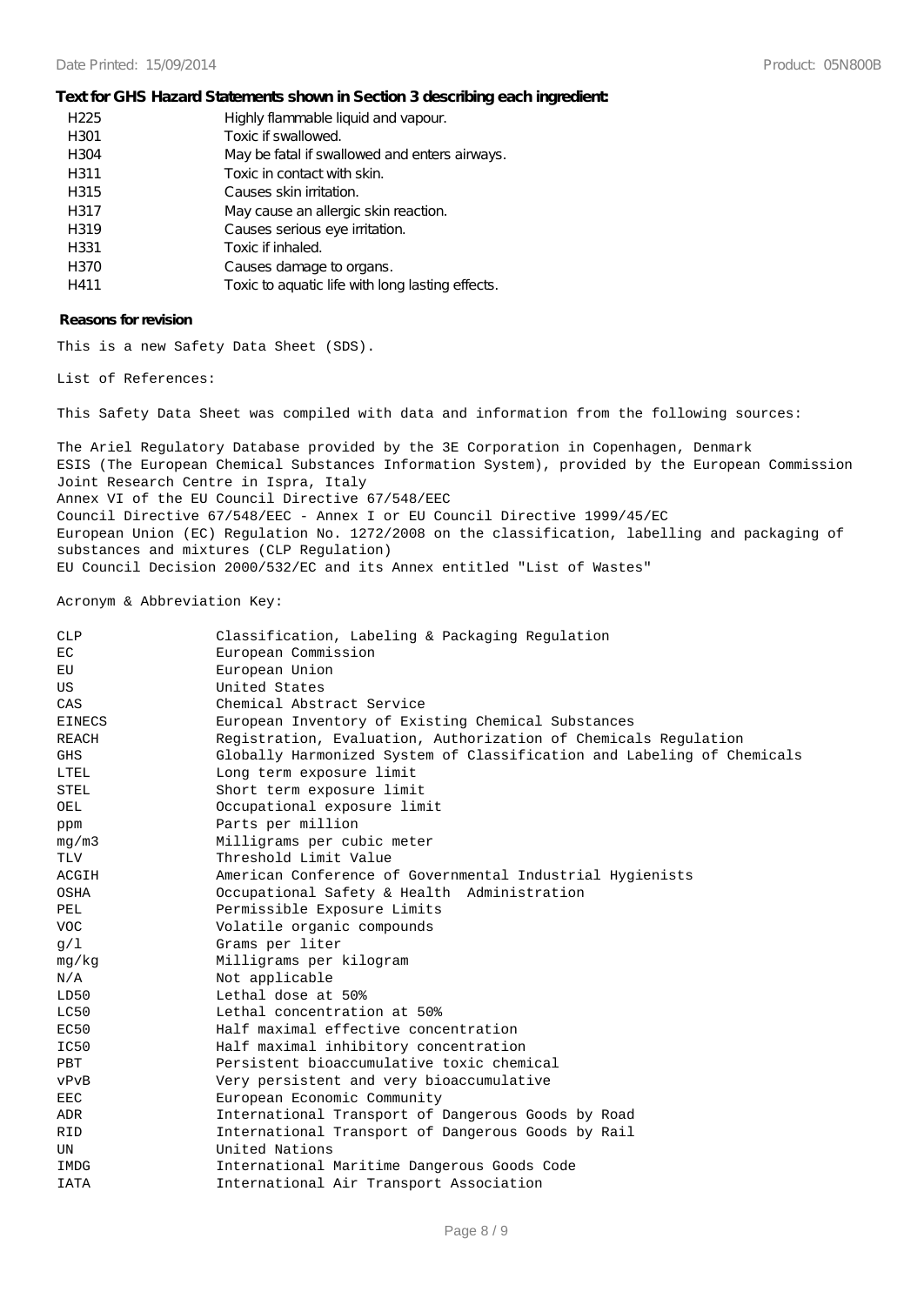MARPOL International Convention for the Prevention of Pollution From Ships, 1973 as modified by the Protocol of 1978 IBC International Bulk Container

For further information, please contact: Technical Services Department

The information on this sheet corresponds to our present knowledge. It is not a specification and it does not guarantee specific properties. The information is intended to provide general guidance as to health and safety based upon our knowledge of the handling, storage, and use of the product. It is not applicable to unusual or non-standard uses of the product or where instructions and recommendations are not followed.

No Information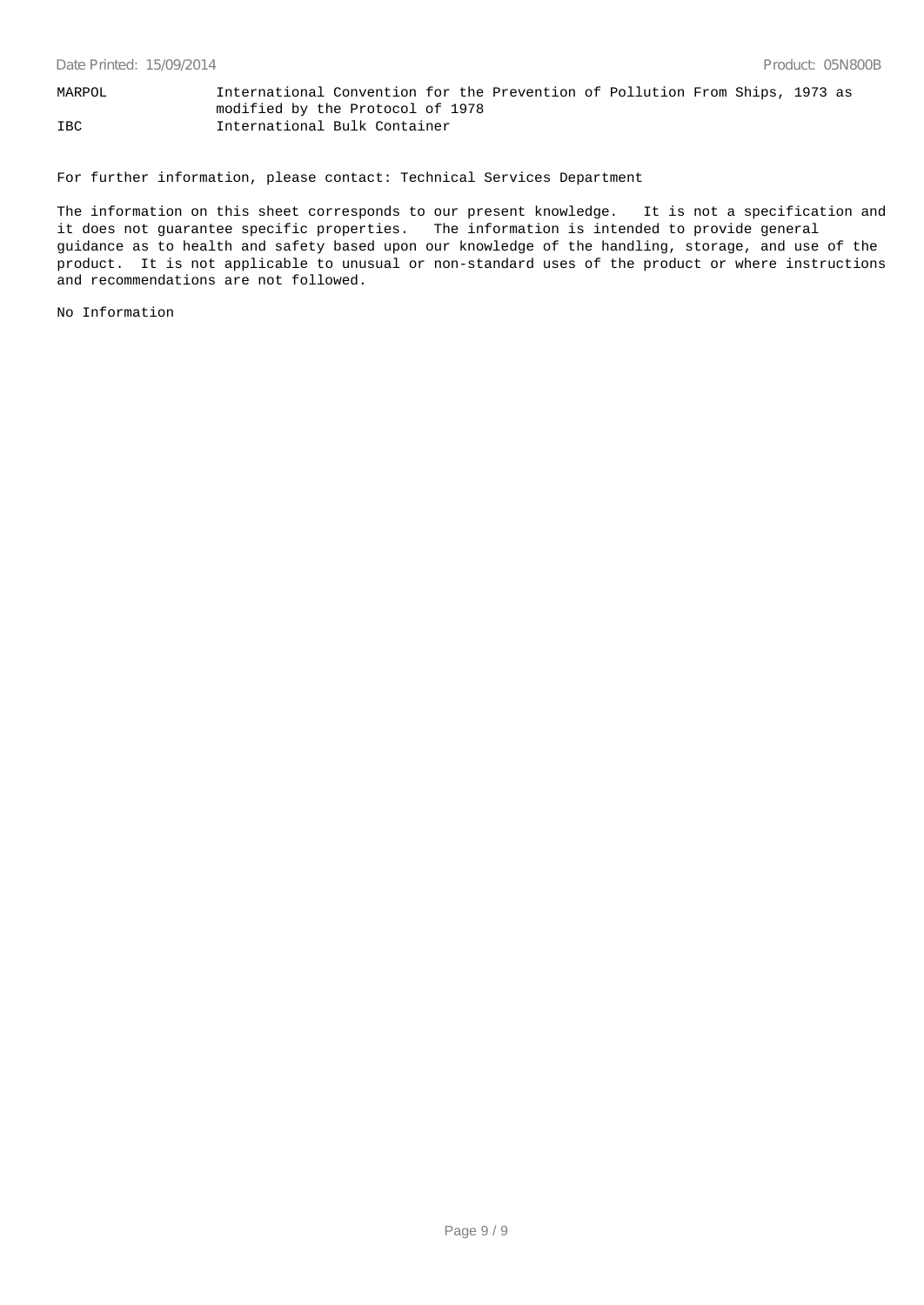## **Safety Data Sheet prepared to UN GHS Revision 3**



## **1. Identification of the Substance/Mixture and the Company/Undertaking**

| 1.1              | <b>Product Identifier</b>                                                           | 05N 800A                                                            | <b>Revision Date:</b> | 15/09/2014    |
|------------------|-------------------------------------------------------------------------------------|---------------------------------------------------------------------|-----------------------|---------------|
|                  | <b>Product Name:</b>                                                                | EPICON GROUT L (Aggregate)                                          | Supercedes Date:      | <b>NewSDS</b> |
| 1.2 <sub>1</sub> | Relevant identified uses of the<br>substance or mixture and uses<br>advised against | Component of multicomponent<br>industrial coatings - Industrial use |                       |               |

### **1.3 Details of the supplier of the safety data sheet**

|     | Manufacturer:               | <b>USL</b>                           |
|-----|-----------------------------|--------------------------------------|
|     |                             | Kingston House                       |
|     |                             | 3 Walton Road                        |
|     |                             | Pattinson North                      |
|     |                             | Washington                           |
|     |                             | Tyne & Wear                          |
|     |                             | <b>NE3880A</b>                       |
|     |                             | Regulatory / Technical Information:  |
|     |                             | +44(0)191 416 1530                   |
|     |                             | www.usluk.com                        |
|     | Datasheet Produced by:      | Norton, Catherine - info@ usluk.com  |
| 1.4 | Emergency telephone number. | CHEMTREC +1 703 5273887 (Outside US) |

### **2. Hazard Identification**

### **2.1 Classification of the substance or mixture**

Serious Eye Damage, category 1 Skin Irritation, category 2 Skin Sensitizer, category 1

### **2.2 Label elements**

#### **Symbol(s) of Product**



**Signal Word** Danger

**Named Chemicals on Label**

cement, portland, chemicals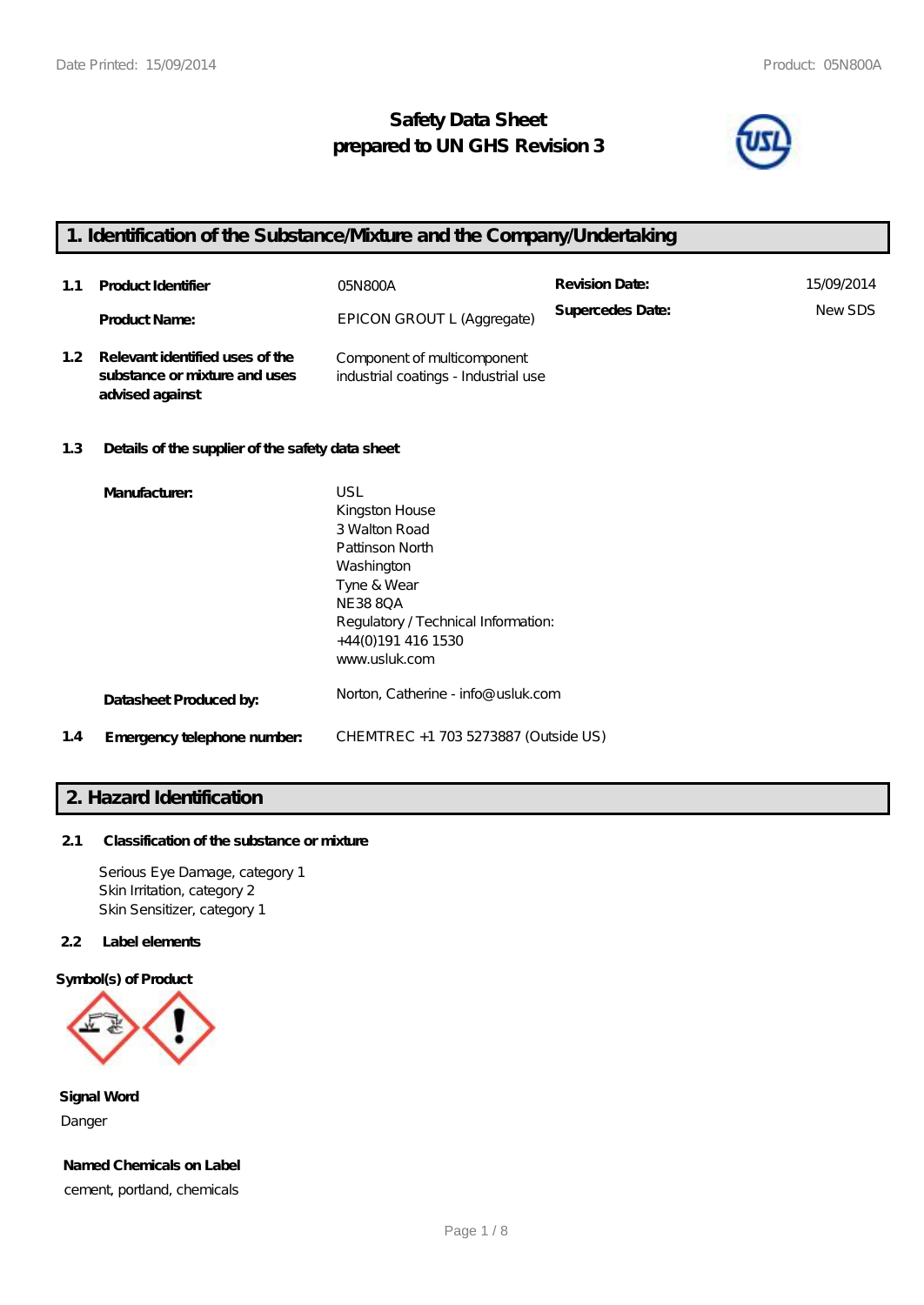#### **HAZARD STATEMENTS**

| Serious Eye Damage, category 1 | H318                 | Causes serious eye damage.                                                                                                                |
|--------------------------------|----------------------|-------------------------------------------------------------------------------------------------------------------------------------------|
| Skin Irritation, category 2    | H315                 | Causes skin irritation.                                                                                                                   |
| Skin Sensitizer, category 1    | H317                 | May cause an allergic skin reaction.                                                                                                      |
| <b>PRECAUTION PHRASES</b>      |                      |                                                                                                                                           |
|                                | P <sub>261</sub>     | Avoid breathing dust/fume/gas/mist/vapours/spray.                                                                                         |
|                                | P <sub>280</sub>     | Wear protective gloves/protective clothing/eye protection/<br>face protection.                                                            |
|                                | $P301+310$           | IF SWALLOWED: Immediately call a POISON CENTER or<br>doctor/physician.                                                                    |
|                                | P302+352             | IF ON SKIN: Wash with plenty of soap and water.                                                                                           |
|                                | $P305+351+338$       | IF IN EYES: Rinse cautiously with water for several minutes.<br>Remove contact lenses, if present and easy to do so.<br>Continue rinsing. |
|                                | P332+313<br>P333+313 | If skin irritation occurs: Get medical advice attention.<br>If skin irritation or rash occurs: Get medical advice attention.              |

#### **2.3 Other hazards**

Not applicable

#### **Results of PBT and vPvB assessment:**

The product does not meet the criteria for PBT/VPvB in accordance with Annex XIII.

## **3. Composition/Information On Ingredients**

#### **3.1 Substances**

### **Hazardous Ingredients**

| CAS-No.<br>65997-15-1 | <b>Chemical Name</b><br>cement, portland, chemicals |                              | <u>%</u><br>25-50 |
|-----------------------|-----------------------------------------------------|------------------------------|-------------------|
| CAS-No.               | GHS Symbols                                         | <b>GHS Hazard Statements</b> | M-Factors         |
| 65997-15-1            | GHSO5-GHSO7                                         | H315-317-318                 |                   |
|                       |                                                     |                              |                   |

**Additional Information:** The text for GHS Hazard Statements shown above (if any) is given in Section 16.

### **4. First-aid Measures**

#### **4.1 Description of First Aid Measures**

**AFTER INHALATION:** Move to fresh air. Give oxygen or artificial respiration if needed. Consult a physician after significant exposure. Provide fresh air, rest and warmth. Call a physician immediately. Give oxygen or artificial respiration if needed. When risk of unconsciousness, place and transport the victim in secured recovery position.

**AFTER SKIN CONTACT:** Use a mild soap if available. Wash off with warm water and soap. Wash off immediately with soap and plenty of water while removing all contaminated clothes and shoes. If skin irritation persists, call a physician. Flush eyes with water at least 15 minutes. Get medical attention if eye irritation develops or persists. Do not use solvent or thinners to clean skin.

**AFTER EYE CONTACT:** Rinse immediately with plenty of water, also under the eyelids, for at least 15 minutes. Remove contact lenses. If eye irritation persists, consult a specialist.

**AFTER INGESTION:** Gently wipe or rinse the inside of the mouth with water. Give small amounts of water to drink. Do NOT induce vomiting. Never give anything by mouth to an unconscious person. If swallowed, DO NOT induce vomiting unless directed to do so by medical personnel. If vomiting occurs spontaneously: Keep head below hips to prevent aspiration of stomach vomit into lungs. Provide fresh air, rest and warmth. Do not induce vomiting. Get immediate medical attention. Never give anything by mouth to an unconscious person.

#### **4.2 Most important symptoms and effects, both acute and delayed**

No Information

### **4.3 Indication of any immediate medical attention and special treatment needed**

No information available on clinical testing and medical monitoring. Specific toxicological information on substances, if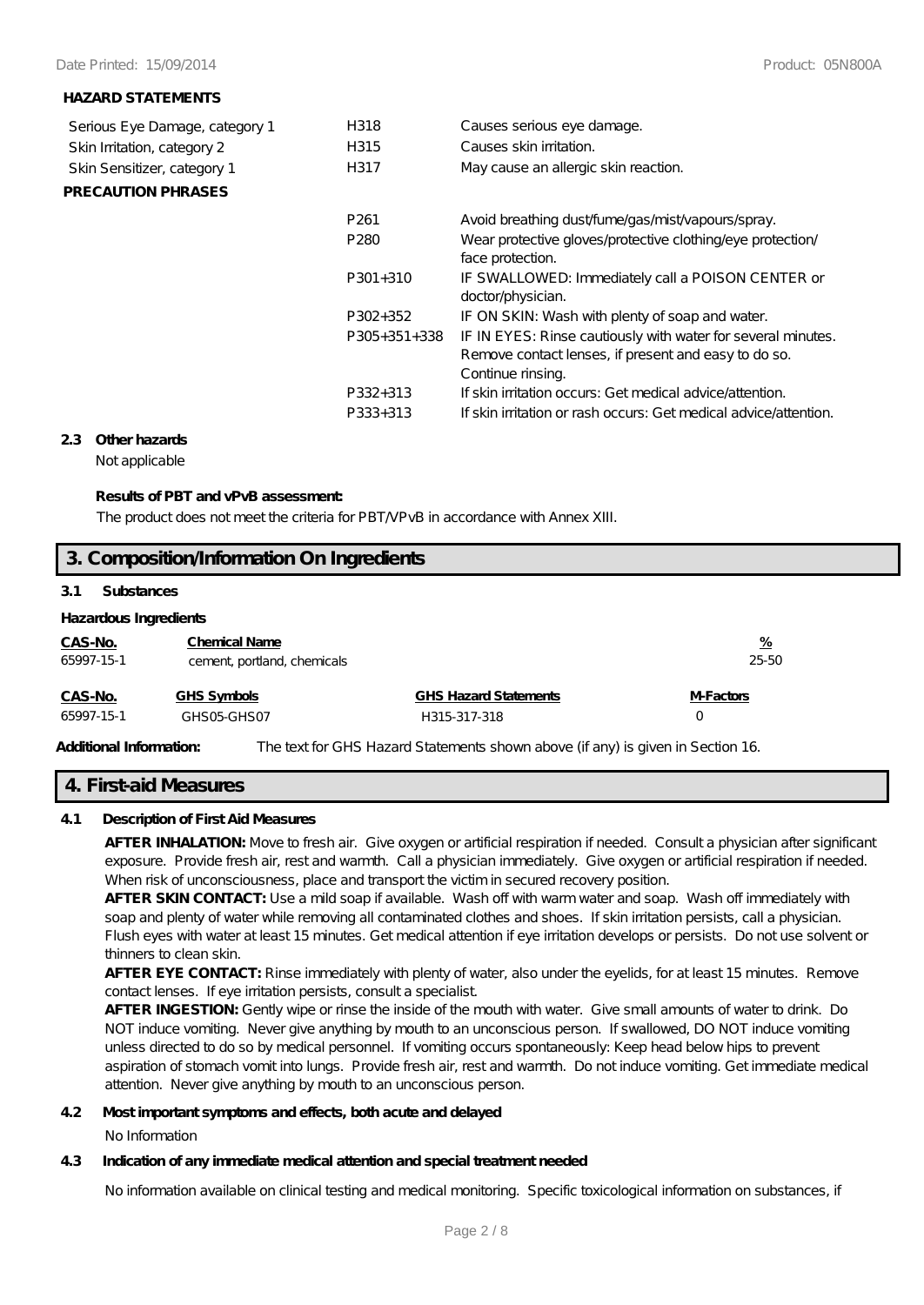available, can be found in section 11. When symptoms persist or in all cases of doubt seek medical advice. Show this safety data sheet to the doctor in attendance.

### **5. Fire-fighting Measures**

#### **5.1 Extinguishing Media:**

Alcohol Foam, Carbon Dioxide, Water Fog

**FOR SAFETY REASONS NOT TO BE USED:** Alcohol, Alcohol based solutions, any other media not listed above. Do not use a solid water stream as it may scatter and spread fire.

#### **5.2 Special hazards arising from the substance or mixture**

Heating or fire conditions liberates toxic gas. Flash back possible over considerable distance. As the product contains combustible organic components, fire will produce dense black smoke containing hazardous products of combustion (see section 10). Vapours may form explosive mixtures with air. Solvent vapours are heavier than air and may spread along floors and ignite.

#### **5.3 Advice for firefighters**

None known. The product itself does not burn. In the event of fire, wear self-contained breathing apparatus. WaterUse water spray, alcohol-resistant foam, dry chemical or carbon dioxide. Collect contaminated fire extinguishing water separately. This must not be discharged into drains. Keep containers and surroundings cool with water spray.

#### **6. Accidental Release Measures**

#### **6.1 Personal precautions, protective equipment and emergency procedures**

Ensure adequate ventilation. Avoid dust formation. Use personal protective equipment. Remove all sources of ignition.

#### **6.2 Environmental precautions**

Do not allow material to contaminate ground water system. Prevent product from entering drains. Local authorities should be advised if significant spillages cannot be contained.

### **6.3 Methods and material for containment and cleaning up**

Pick up and arrange disposal without creating dust. Pick up and transfer to properly labelled containers. Prevent further leakage or spillage if safe to do so. Contain spillage, soak up with non-combustible absorbent material, (e.g. sand, earth, diatomaceous earth, vermiculite) and transfer to a container for disposal according to local / national regulations (see section 13). After cleaning, flush away traces with water.

#### **6.4 Reference to other sections**

Please refer to disposal requirements or country specific disposal requirements for this material. See Section 13 for further information.

### **7. Handling and Storage**

### **7.1 Precautions for safe handling**

**INSTRUCTIONS FOR SAFE HANDLING:** Take necessary action to avoid static electricity discharge (which might cause ignition of organic vapours). Take measures to prevent the build up of electrostatic charge. Prevent the creation of flammable or explosive concentrations of vapour in air and avoid vapour concentration higher than the occupational exposure limits. Electrical equipment should be protected to the appropriate standard. Preparation may charge electrostatically: always use earthing leads when transferring from one container to another. Use only in area provided with appropriate exhaust ventilation. Provide sufficient air exchange and/or exhaust in work rooms. To avoid ignition of vapours by static electricity discharge, all metal parts of the equipment must be grounded. Wear personal protective equipment. Do not breathe vapours/dust. Do not breathe vapours or spray mist. Use only explosion-proof equipment. Avoid contact with skin and eyes. Protect from moisture. Wash thoroughly after handling. Do not taste or swallow.

**PROTECTION AND HYGIENE MEASURES:** Wash hands before breaks and at the end of workday. Do not breathe dust. When using, do not eat, drink or smoke.

### **7.2 Conditions for safe storage, including any incompatibilities**

**CONDITIONS TO AVOID:** Exposure to moisture. Avoid moisture. Avoid heat, sparks, flames and other ignition sources. **STORAGE CONDITIONS:** Store in original container. Keep tightly closed in a dry and cool place. Keep in a dry place. Keep locked up or in an area accessible only to qualified or authorised persons. Keep container closed. Store in a dry, well ventilated place away from sources of heat, ignition and direct sunlight. Store away from: oxidising materials, acids, and alkalis. Store in upright position only. Storage of flammable liquids.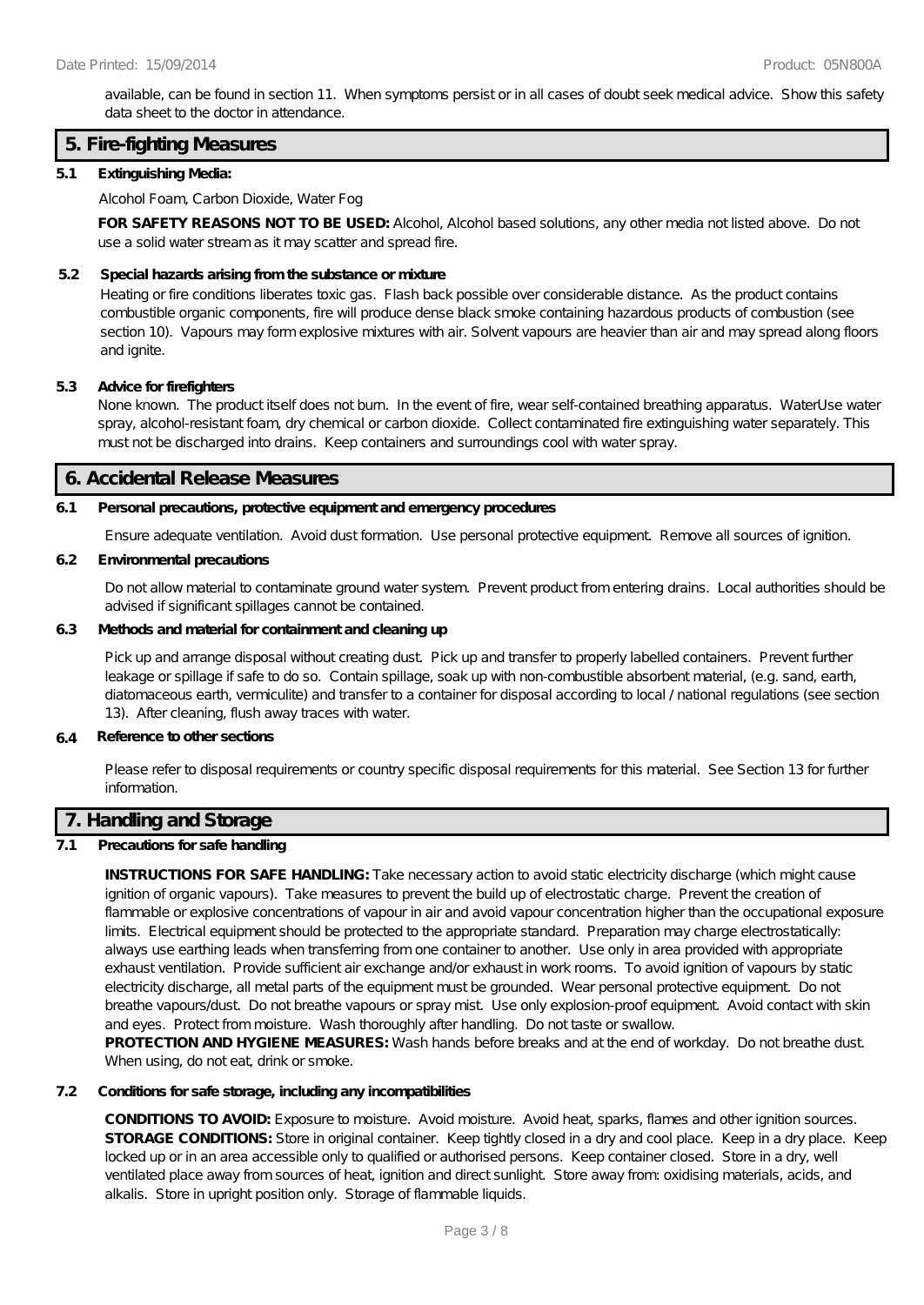#### **7.3 Specific end use(s)**

No specific advice for end use available.

### **8. Exposure Controls/Personal Protection**

#### **8.1 Control parameters**

#### **Ingredients with Occupational Exposure Limits**

#### **(UK WELS)**

| <b>Name</b>                 |       |  | % LTEL ppm STEL ppm STEL ma/m3 LTEL ma/m3 OEL Note |  |
|-----------------------------|-------|--|----------------------------------------------------|--|
| cement, portland, chemicals | 25-50 |  |                                                    |  |

**FURTHER INFORMATION:** Refer to the regulatory exposure limits for the workforce enforced in each country.

#### **8.2 Exposure controls**

#### **Personal Protection**

RESPIRATORY PROTECTION: Dust safety masks are recommended when the dust concentration is more than 10 mg/m3. Effective dust mask. Use compressed air or fresh air breathing apparatus in closed compartments. Wear respiratory protection with combination filter (dust and gas filter, EN 141) during spraying operations: Gas filter type A1 (organic substances). Dust filter P3 (for fine dust). Ensure adequate ventilation, especially in confined areas.

EYE PROTECTION: Tightly fitting safety goggles. Safety glasses with side-shieldsIf splashes are likely to occur, wear: Faceshield, tightly fitting safety goggles.

**HAND PROTECTION:** Protective glovesTake note of the information given by the producer concerning permeability and break through times, and of special workplace conditions (mechanical strain, duration of contact). Be aware that in daily use the durability of a chemical resistant protective glove can be notably shorter than the break through time measured according to EN 374, due to the numerous outside influences (e.g. temperature). Long sleeved clothing. Remove and wash contaminated clothing before re-use. Protective gloves complying with EN 374: PVA. Viton®. Protective gloves complying with EN 374: PVA. Nitrile rubber. Use chemical resistant gloves and lotions and barrier creams to prevent drying of the skin. **OTHER PROTECTIVE EQUIPMENT:** Ensure that eyewash stations and safety showers are close to the workstation location.

### **9. Physical and Chemical Properties**

| 9.1 | Information on basic physical and chemical properties |                          |  |
|-----|-------------------------------------------------------|--------------------------|--|
|     | Appearance:                                           | Dark Grey Fine Aggregate |  |
|     | <b>Physical State</b>                                 | Solid                    |  |
|     | Odor                                                  | None                     |  |
|     | Odor threshold                                        | Not determined           |  |
|     | pH                                                    | Not determined           |  |
|     | Melting point / freezing point (°C)                   | Not determined           |  |
|     | Boiling point/range (°C)                              | $100 - N.D.$             |  |
|     | Flash Point, (°C)                                     | 400                      |  |
|     | Evaporation rate                                      | Not determined           |  |
|     | Flammability (solid, gas)                             | Not determined           |  |
|     | Upper/lower flammability or explosive<br>limits       | $20 - 30$                |  |
|     | Vapour Pressure, mmHg                                 | Not determined           |  |
|     | Vapour density                                        | Not determined           |  |
|     | Relative density                                      | Not determined           |  |
|     | Solubility in / Miscibility with water                | Not Determined           |  |
|     | Partition coefficient n-octanol/water                 | Not determined           |  |
|     | Auto-ignition temperature (°C)                        | Not determined           |  |
|     |                                                       |                          |  |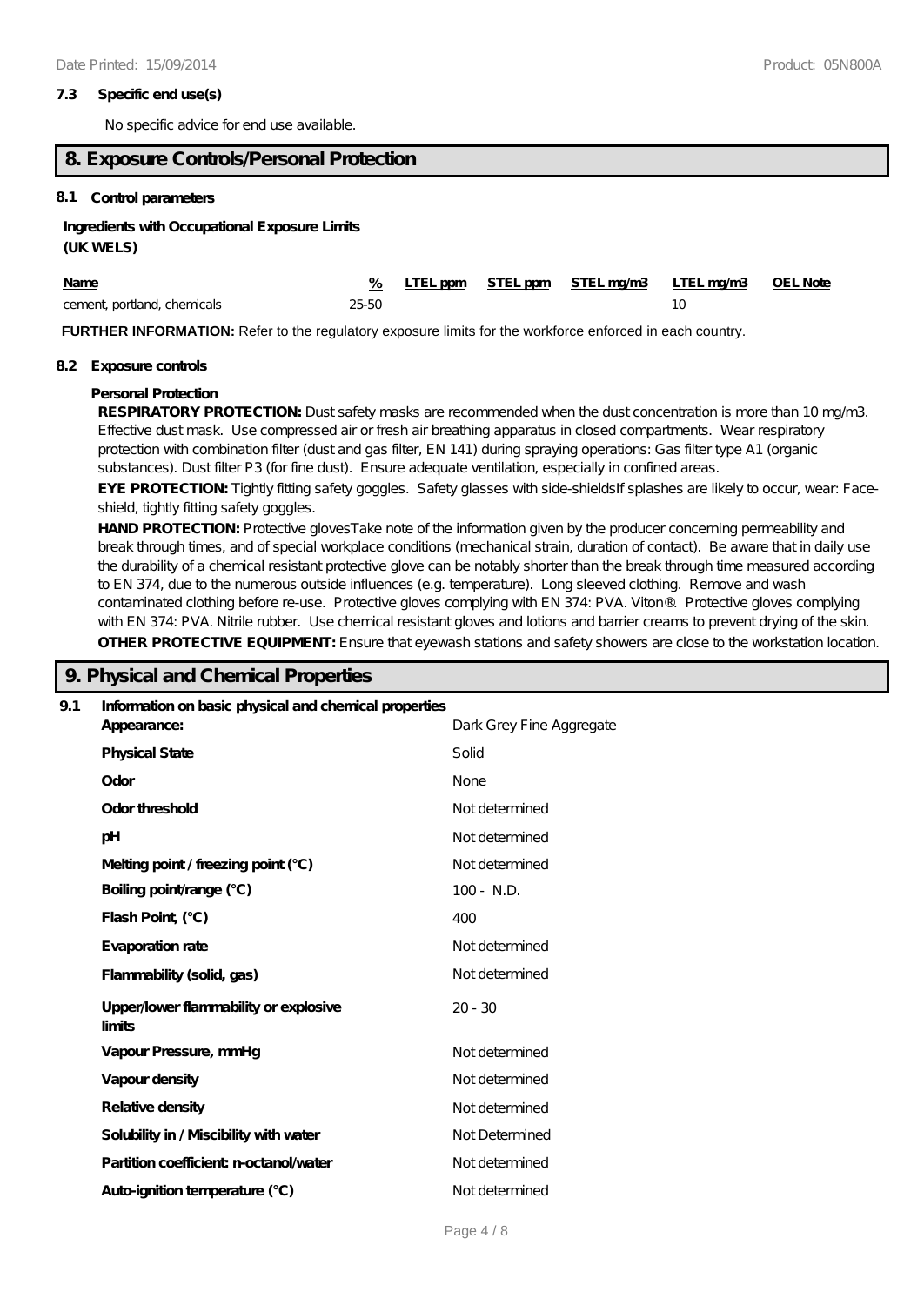|     | Decomposition temperature (°C)       | Not determined |
|-----|--------------------------------------|----------------|
|     | <b>Viscosity</b>                     | Not determined |
|     | Explosive properties                 | Not determined |
|     | Oxidising properties                 | Not determined |
| 9.2 | Other information<br>VOC Content g/: | O              |
|     | Specific Gravity (g/cm3)             | 2.650          |

### **10. Stability and Reactivity**

#### **10.1 Reactivity**

No reactivity hazards known under normal storage and use conditions.

#### **10.2 Chemical stability**

Stable under recommended storage conditions. Stable under normal conditions.

#### **10.3 Possibility of hazardous reactions**

Hazardous polymerisation does not occur.

#### **10.4 Conditions to avoid**

Exposure to moisture. Avoid moisture. Avoid heat, sparks, flames and other ignition sources.

#### **10.5 Incompatible materials**

Do not store near acids. Keep away from oxidising agents and strongly acid or alkaline materials. AcidsStrong oxidizing agents. Avoid contact with acids, alkalies, and strong oxidising agents.

#### **10.6 Hazardous decomposition products**

No hazardous decomposition products are known. Carbon monoxide (CO), carbon dioxide (CO2), oxides of nitrogen (NOx)

### **11. Toxicological Information**

### **11.1 Information on toxicological effects**

- **Acute Toxicity:**
	- **Oral LD50:**

**Inhalation LC50:**

| Imitation:                 | No information available. |
|----------------------------|---------------------------|
| Corrosivity:               | No information available. |
| Sensitization:             | No information available. |
| Repeated dose toxicity:    | No information available. |
| Carcinogenicity:           | No information available. |
| Mutagenicity:              | No information available. |
| Toxicity for reproduction: | No information available. |

**If no information is available above under Acute Toxicity then the acute effects of this product have not been tested. Data on individual components are tabulated below:**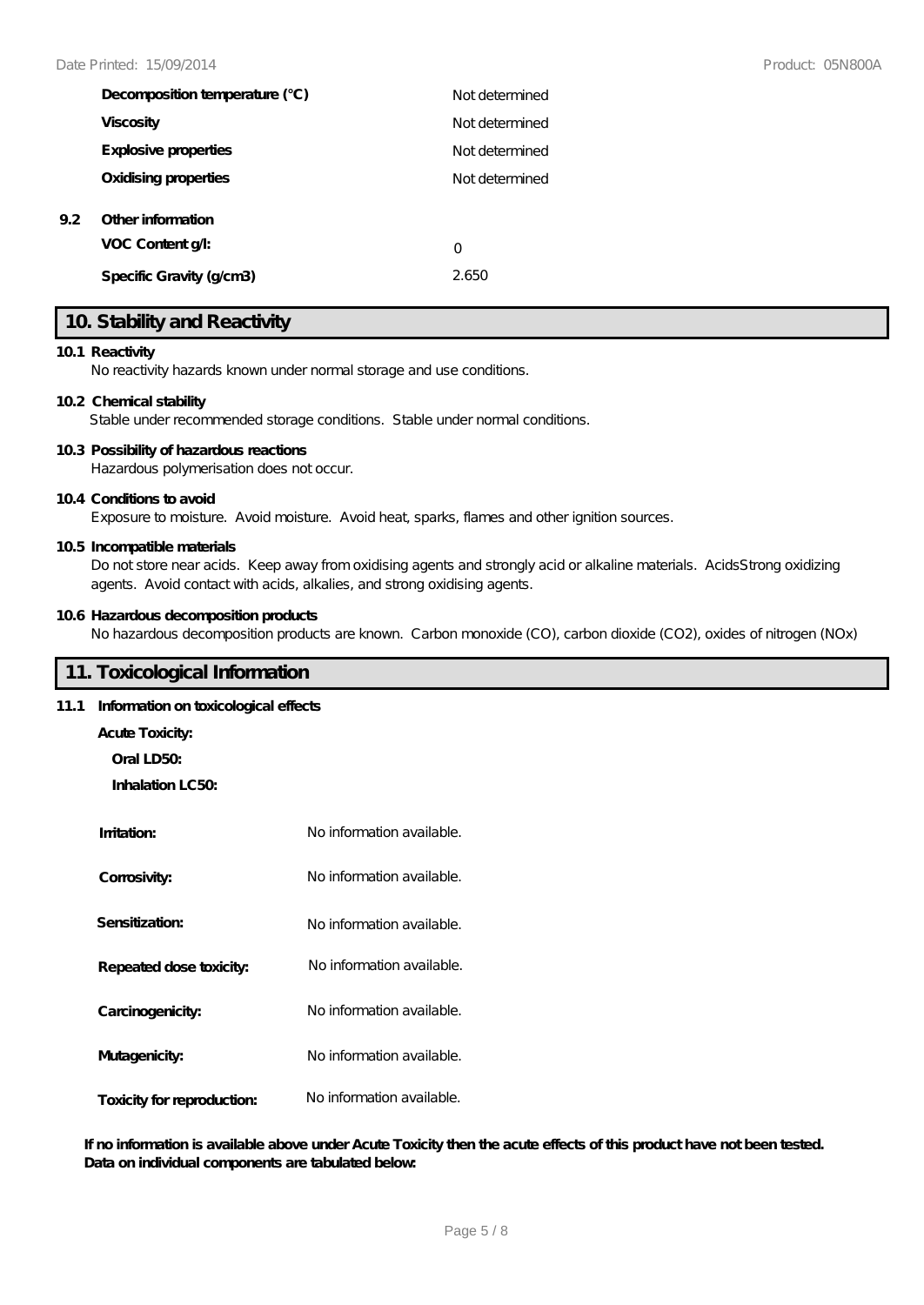### **CAS-No. Chemical Name Oral LD50 Dermal LD50 Vapor LC50**

Data at the substance level is not available.

#### **Additional Information:**

This product may contain Ethyl Benzene, which is listed by IARC as possibly carcinogenic to humans (Group 2B). This listing is based on inadequate evidence of carcinogenicity in humans and sufficient evidence in experimental animals. Exposure to component solvent vapour concentrations in excess of the stated occupational exposure limit may result in adverse health effect, such as mucous membrane and respiratory system irritation and adverse effect on kidney, liver and central nervous system. Respiration of solvent vapour may cause dizziness. Repeated and prolonged exposure to solvents may cause brain and nervous system damage.

### **12. Ecological Information**

| 121     | Toxicity:                                 |                                                                                    |                |          |
|---------|-------------------------------------------|------------------------------------------------------------------------------------|----------------|----------|
|         | EC5048hr (Daphnia):                       | No information                                                                     |                |          |
|         | IC5072hr (Algae):                         | No information                                                                     |                |          |
|         | LC50 96hr (fish):                         | No information                                                                     |                |          |
|         | 12.2 Persistence and degradability:       | No information                                                                     |                |          |
|         | 123 Bioaccumulative potential:            | No information                                                                     |                |          |
|         | 124 Mobility in soil:                     | No information                                                                     |                |          |
|         | 125 Results of PBT and vPvB<br>assessment | The product does not meet the criteria for PBT/VPvB in accordance with Annex XIII. |                |          |
|         | 126 Other adverse effects:                | No information                                                                     |                |          |
| CAS-No. | <b>Chemical Name</b>                      | EC5048hr                                                                           | IC5072hr       | LC5096hr |
|         | 65997-15-1<br>cement, portland, chemicals | No information                                                                     | No information |          |
|         |                                           |                                                                                    |                |          |

### **13. Disposal Considerations**

**13.1 WASTE TREATMENT METHODS:** In accordance with local and national regulations. Do not burn, or use a cutting torch on, the empty drum. If recycling is not practicable, dispose of in compliance with local regulations. According to the European Waste Catalogue, Waste Codes are not product specific, but application specific. Empty containers should be taken to an approved waste handling site for recycling or disposal. Dispose of waste material at an approved (hazardous) waste treatment/disposal facility in accordance with applicable local state, and federal regulations. Do not dispose of waste with normal garbage, or to sewer systems.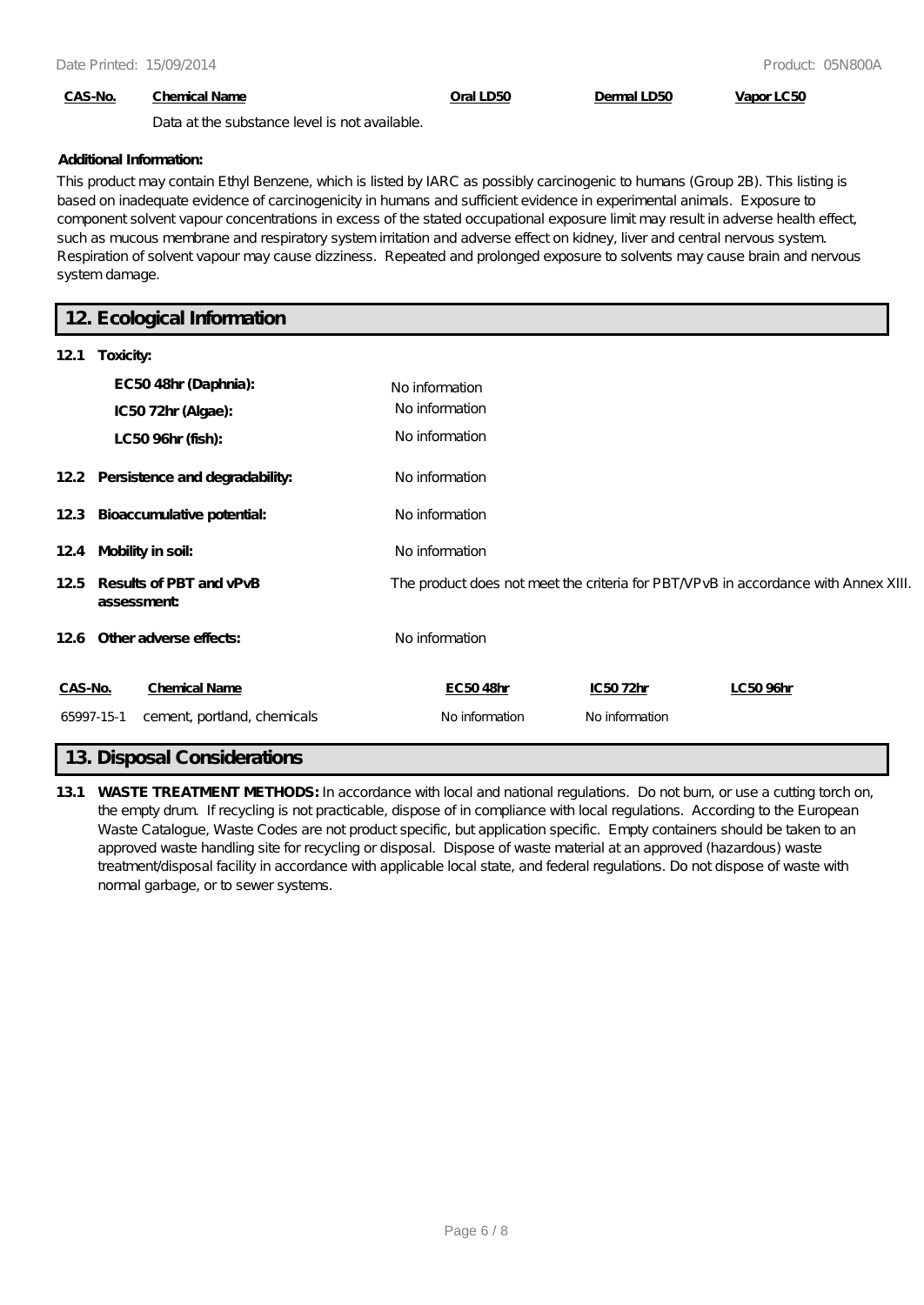## **14. Transport Information 14.1 UN number 14.2 UN proper shipping name** Not regulated for transport according to ADR/RID, IMDG, and IATA regulations. **Technical name 14.3 Transport hazard class(es) Subsidiary shipping hazard 14.4 Packing group 14.5 Environmental hazards 14.6 Special precautions for user** Not applicable **EmS-No.: Transport in bulk according to Annex II 14.7** Not applicable **of MARPOL 73/78 and the IBC code 15. Regulatory Information 15.1 Safety, health and environmental regulations/legislation for the substance or mixture: National Regulations: Denmark Product Registration Number:**

**Danish MAL Code:**

**Sweden Product Registration Number:**

**Norway Product Registration Number:**

**WGK Class:**

### **15.2 Chemical Safety Assessment:**

No Chemical Safety Assessment has been carried out for this substance/mixture by the supplier.

### **16. Other Information**

### **Text for GHS Hazard Statements shown in Section 3 describing each ingredient:**

| H315 | Causes skin irritation.              |
|------|--------------------------------------|
| H317 | May cause an allergic skin reaction. |
| H318 | Causes serious eye damage.           |

#### **Reasons for revision**

This is a new Safety Data Sheet (SDS).

List of References:

This Safety Data Sheet was compiled with data and information from the following sources:

The Ariel Regulatory Database provided by the 3E Corporation in Copenhagen, Denmark ESIS (The European Chemical Substances Information System), provided by the European Commission Joint Research Centre in Ispra, Italy Annex VI of the EU Council Directive 67/548/EEC Council Directive 67/548/EEC - Annex I or EU Council Directive 1999/45/EC European Union (EC) Regulation No. 1272/2008 on the classification, labelling and packaging of substances and mixtures (CLP Regulation) EU Council Decision 2000/532/EC and its Annex entitled "List of Wastes"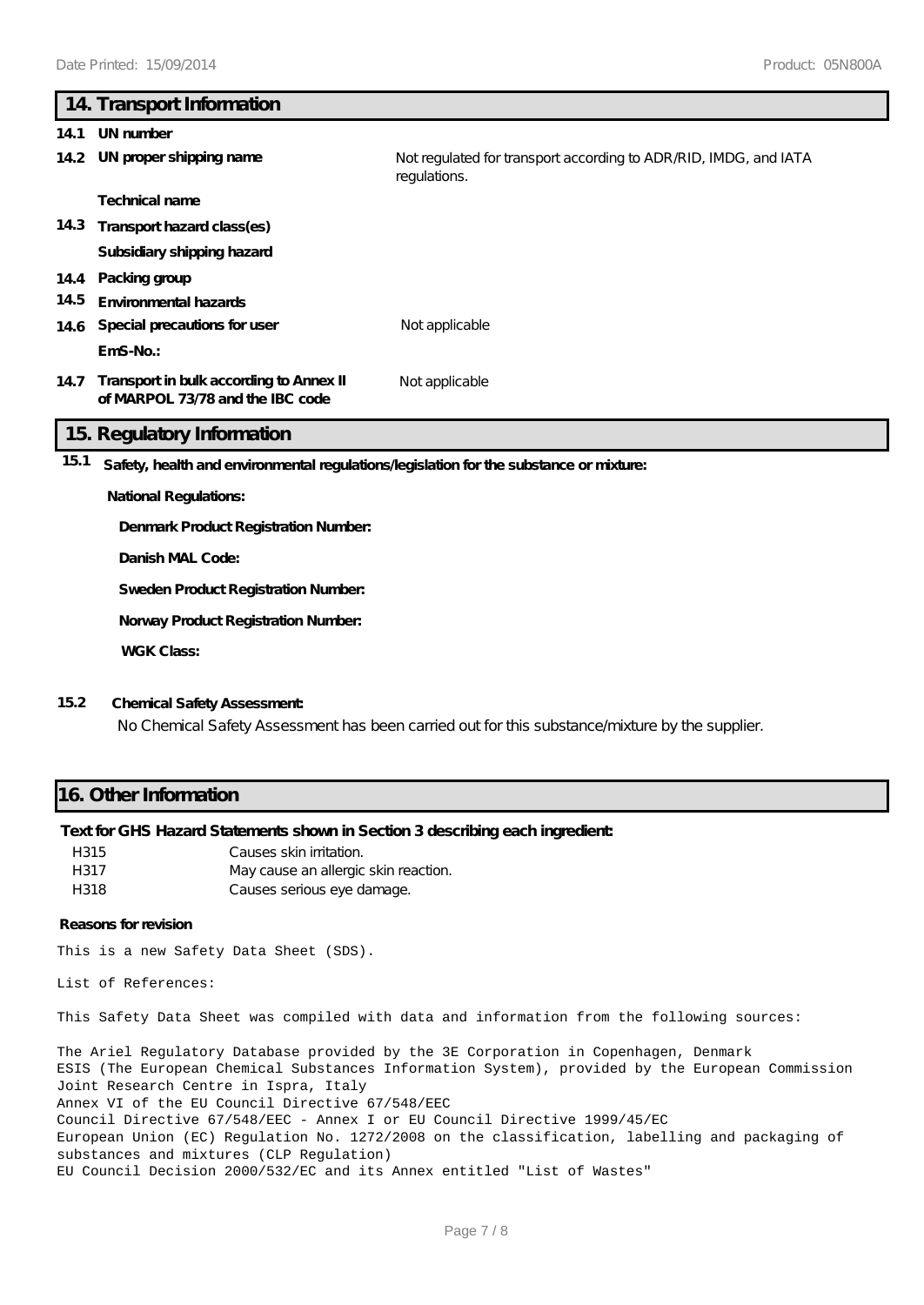#### Acronym & Abbreviation Key:

| CLP           | Classification, Labeling & Packaging Regulation                                                                  |  |  |  |
|---------------|------------------------------------------------------------------------------------------------------------------|--|--|--|
| EC            | European Commission                                                                                              |  |  |  |
| EU            | European Union                                                                                                   |  |  |  |
| US            | United States                                                                                                    |  |  |  |
| CAS           | Chemical Abstract Service                                                                                        |  |  |  |
| <b>EINECS</b> | European Inventory of Existing Chemical Substances                                                               |  |  |  |
| REACH         | Registration, Evaluation, Authorization of Chemicals Regulation                                                  |  |  |  |
| <b>GHS</b>    | Globally Harmonized System of Classification and Labeling of Chemicals                                           |  |  |  |
| LTEL          | Long term exposure limit                                                                                         |  |  |  |
| <b>STEL</b>   | Short term exposure limit                                                                                        |  |  |  |
| OEL           | Occupational exposure limit                                                                                      |  |  |  |
| ppm           | Parts per million                                                                                                |  |  |  |
| mq/m3         | Milligrams per cubic meter                                                                                       |  |  |  |
| TLV           | Threshold Limit Value                                                                                            |  |  |  |
| ACGIH         | American Conference of Governmental Industrial Hygienists                                                        |  |  |  |
| OSHA          | Occupational Safety & Health Administration                                                                      |  |  |  |
| PEL           | Permissible Exposure Limits                                                                                      |  |  |  |
| <b>VOC</b>    | Volatile organic compounds                                                                                       |  |  |  |
| g/1           | Grams per liter                                                                                                  |  |  |  |
| mq/kg         | Milligrams per kilogram                                                                                          |  |  |  |
| N/A           | Not applicable                                                                                                   |  |  |  |
| LD50          | Lethal dose at 50%                                                                                               |  |  |  |
| LC50          | Lethal concentration at 50%                                                                                      |  |  |  |
| EC50          | Half maximal effective concentration                                                                             |  |  |  |
| IC50          | Half maximal inhibitory concentration                                                                            |  |  |  |
| PBT           | Persistent bioaccumulative toxic chemical                                                                        |  |  |  |
| vPvB          | Very persistent and very bioaccumulative                                                                         |  |  |  |
| EEC           | European Economic Community                                                                                      |  |  |  |
| ADR           | International Transport of Dangerous Goods by Road                                                               |  |  |  |
| <b>RID</b>    | International Transport of Dangerous Goods by Rail                                                               |  |  |  |
| UN            | United Nations                                                                                                   |  |  |  |
| IMDG          | International Maritime Dangerous Goods Code                                                                      |  |  |  |
| IATA          | International Air Transport Association                                                                          |  |  |  |
| MARPOL        | International Convention for the Prevention of Pollution From Ships, 1973 as<br>modified by the Protocol of 1978 |  |  |  |
| IBC           | International Bulk Container                                                                                     |  |  |  |
|               |                                                                                                                  |  |  |  |

For further information, please contact: Technical Services Department

The information on this sheet corresponds to our present knowledge. It is not a specification and it does not guarantee specific properties. The information is intended to provide general guidance as to health and safety based upon our knowledge of the handling, storage, and use of the product. It is not applicable to unusual or non-standard uses of the product or where instructions and recommendations are not followed.

No Information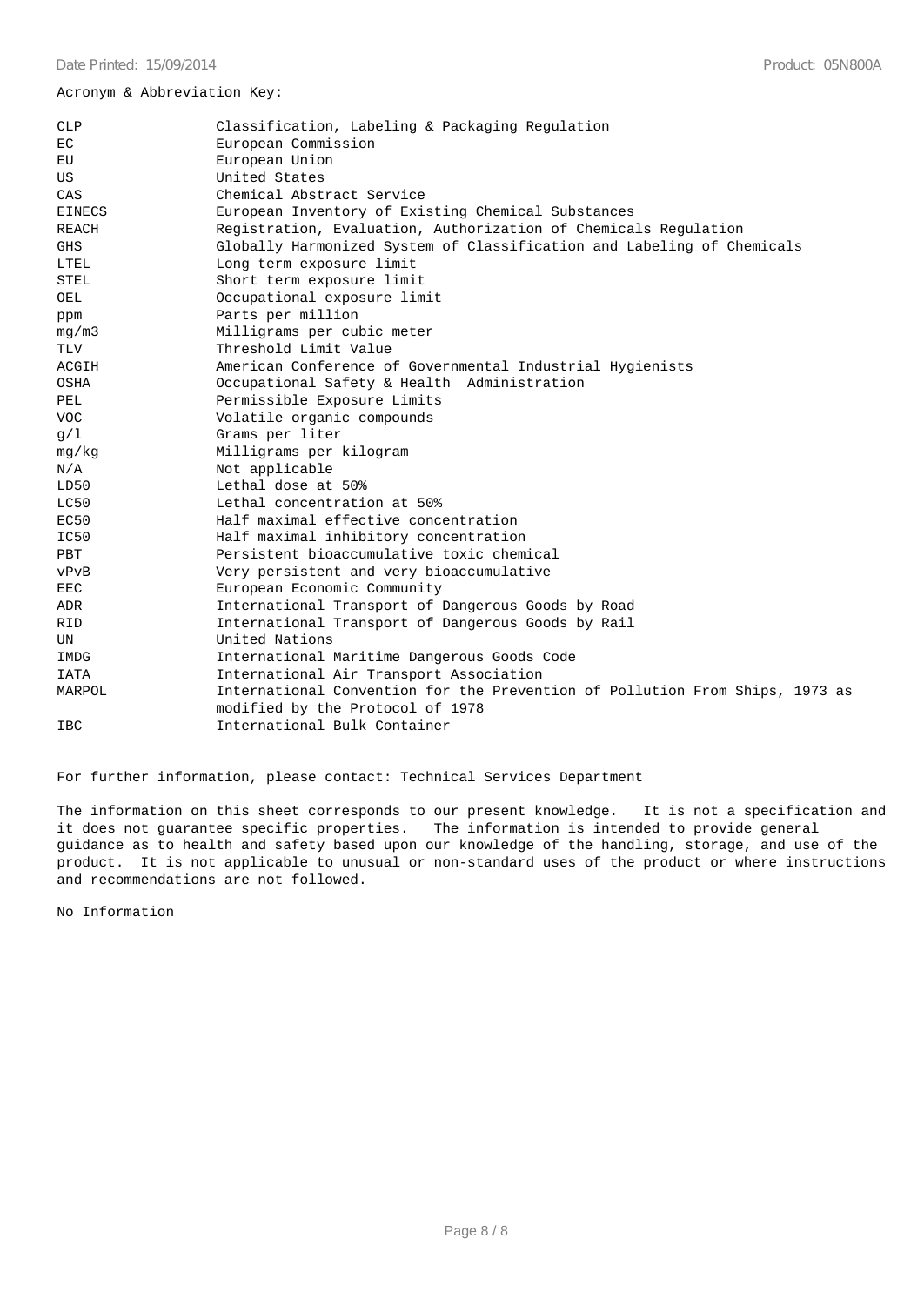## **Safety Data Sheet prepared to UN GHS Revision 3**



### **1. Identification of the Substance/Mixture and the Company/Undertaking**

| 1.1              | <b>Product Identifier</b>                                                           | 05N800H                                                             | <b>Revision Date:</b> | 15/09/2014 |
|------------------|-------------------------------------------------------------------------------------|---------------------------------------------------------------------|-----------------------|------------|
|                  | <b>Product Name:</b>                                                                | EPICON GROUT L (Hardener)                                           | Supercedes Date:      | NewSDS     |
| 1.2 <sub>1</sub> | Relevant identified uses of the<br>substance or mixture and uses<br>advised against | Component of multicomponent<br>industrial coatings - Industrial use |                       |            |

### **1.3 Details of the supplier of the safety data sheet**

|     | Manufacturer:               | USL<br>Kingston House<br>3 Walton Road<br>Pattinson North<br>Washington<br>Tyne & Wear<br><b>NE3880A</b><br>Regulatory / Technical Information:<br>+44(0)191 416 1530<br>www.usluk.com |
|-----|-----------------------------|----------------------------------------------------------------------------------------------------------------------------------------------------------------------------------------|
|     | Datasheet Produced by:      | Norton, Catherine - info@ usluk.com                                                                                                                                                    |
| 1.4 | Emergency telephone number. | CHEMTREC +1 703 5273887 (Outside US)                                                                                                                                                   |

### **2. Hazard Identification**

### **2.1 Classification of the substance or mixture**

Acute Toxicity, Oral, category 4 Acute Toxicity, Dermal, category 4 Acute Toxicity, Inhalation, category 4 Reproductive Toxicity, category 2 Skin Corrosion, category 1 Skin Sensitizer, category 1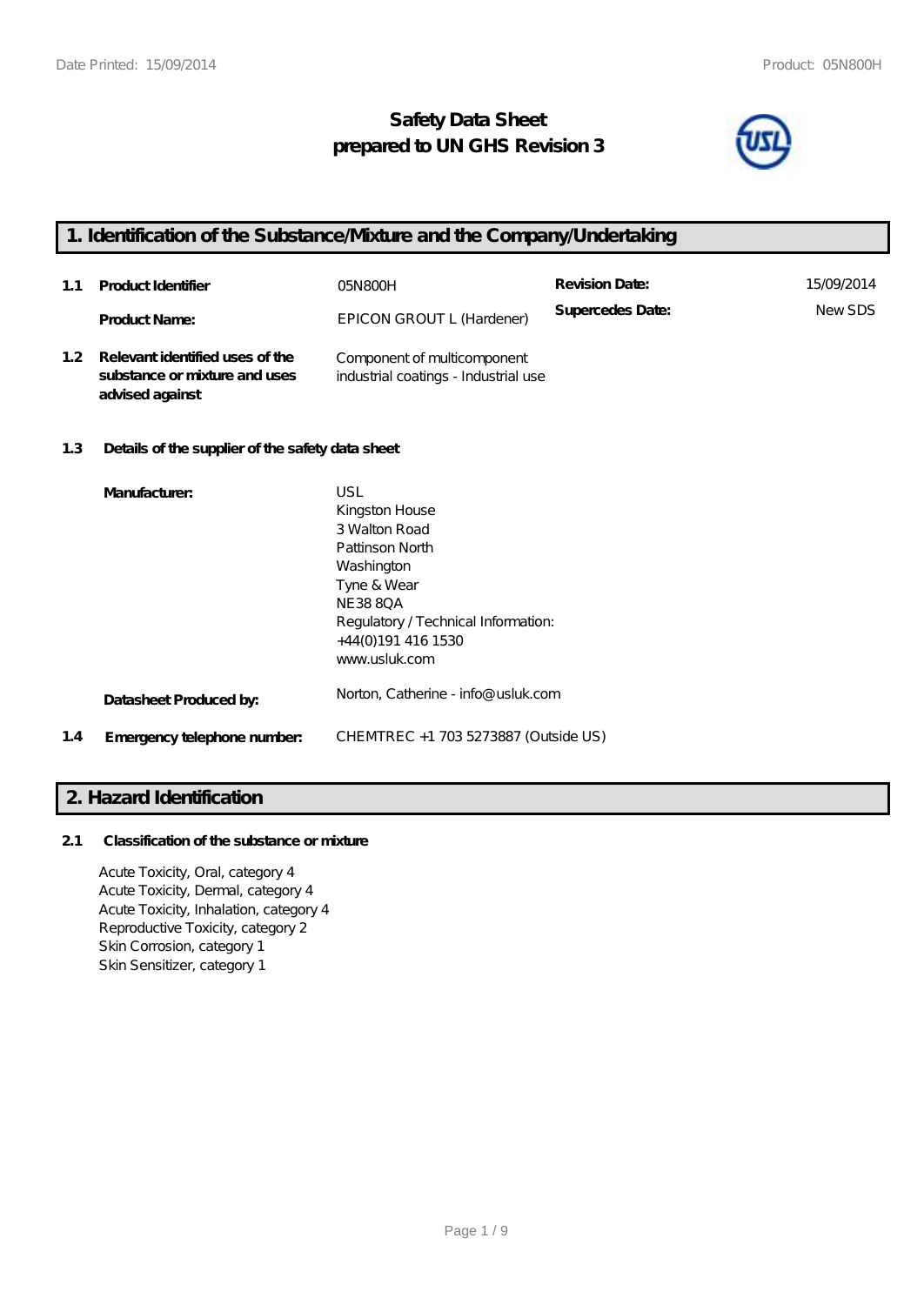#### **2.2 Label elements**

#### **Symbol(s) of Product**



**Signal Word**

Danger

### **Named Chemicals on Label**

4,4'-isopropylidenediphenol, benzyl alcohol, diethylenetriamine

### **HAZARD STATEMENTS**

| Acute Toxicity, Oral, category 4       | H302             | Harmful if swallowed.                                                                                                                     |
|----------------------------------------|------------------|-------------------------------------------------------------------------------------------------------------------------------------------|
| Acute Toxicity, Dermal, category 4     | H312             | Harmful in contact with skin.                                                                                                             |
| Acute Toxicity, Inhalation, category 4 | H332             | Harmful if inhaled.                                                                                                                       |
| Reproductive Toxicity, category 2      | H361             | Suspected of damaging fertility or the unborn child.                                                                                      |
| Skin Corrosion, category 1             | H314-1           | Causes severe skin burns and eye damage.                                                                                                  |
| Skin Sensitizer, category 1            | H317             | May cause an allergic skin reaction.                                                                                                      |
| <b>PRECAUTION PHRASES</b>              |                  |                                                                                                                                           |
|                                        | P <sub>260</sub> | Do not breathe dust/fume/gas/mist/vapours/spray.                                                                                          |
|                                        | P <sub>264</sub> | Wash hands thoroughly after handling.                                                                                                     |
|                                        | P <sub>270</sub> | Do no eat, drink or smoke when using this product                                                                                         |
|                                        | P <sub>281</sub> | Use personal protective equipment as required.                                                                                            |
|                                        | $P301 + 310$     | IF SWALLOWED: Immediately call a POISON CENTER or                                                                                         |
|                                        |                  | doctor/physician.                                                                                                                         |
|                                        | P302             | IF ON SKIN:                                                                                                                               |
|                                        | P302+352         | IF ON SKIN: Wash with plenty of soap and water.                                                                                           |
|                                        | $P303+361+353$   | IF ON SKIN (or hair): Remove/Take off immediately all<br>contaminated clothing. Rinse skin with water/shower.                             |
|                                        | P304+340         | IF INHALED: Remove victim to fresh air and keep at rest in<br>a position comfortable for breathing.                                       |
|                                        | $P305+351+338$   | IF IN EYES: Rinse cautiously with water for several minutes.<br>Remove contact lenses, if present and easy to do so.<br>Continue rinsing. |
|                                        | P308+313<br>P312 | IF exposed or concerned: Get medical advice/attention<br>Call a POISON CENTER or doctor/physician if you feel<br>unwell.                  |
|                                        | P333+313<br>P352 | If skin irritation or rash occurs: Get medical advice attention.<br>Wash with plenty of soap and water.                                   |
|                                        |                  |                                                                                                                                           |

### **2.3 Other hazards**

Not applicable

### **Results of PBT and vPvB assessment:**

The product does not meet the criteria for PBT/VPvB in accordance with Annex XIII.

## **3. Composition/Information On Ingredients**

### **3.1 Substances**

#### **Hazardous Ingredients**

| CAS-No. | <b>Chemical Name</b> | 7с |
|---------|----------------------|----|
|         |                      |    |

| $111 - 40 - 0$ | diethylenetriamine | 50-75     |
|----------------|--------------------|-----------|
| $100 - 51 - 6$ | benzyl alcohol     | $25 - 50$ |

| %                |
|------------------|
| 50-71<br>Һ       |
| ול-ר<br>7<br>( ) |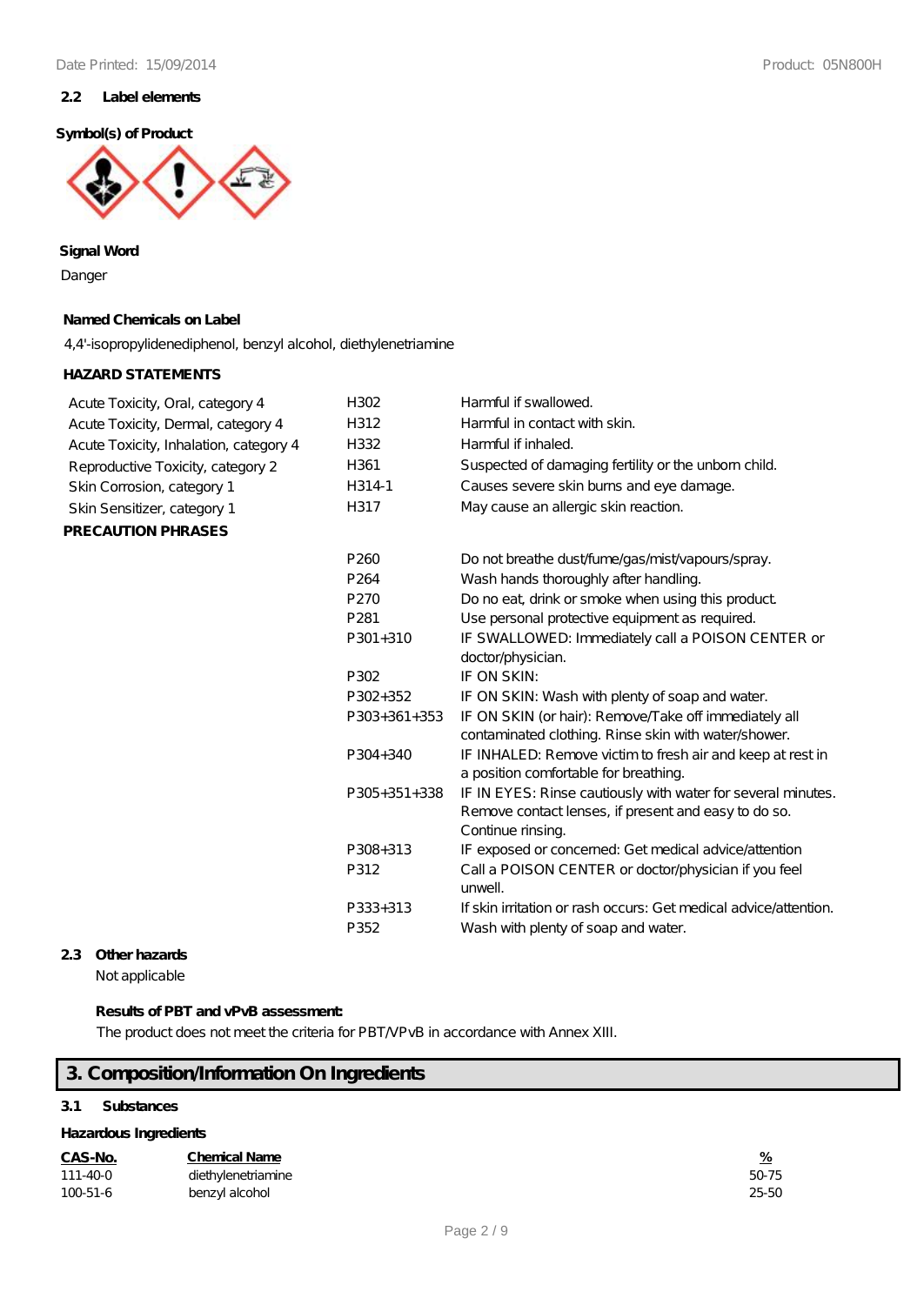| 80-05-7<br>4.4'-isopropylidenediphenol |                   |                              | $10-25$          |  |
|----------------------------------------|-------------------|------------------------------|------------------|--|
| CAS-No.                                | GHS Symbols       | <b>GHS Hazard Statements</b> | <b>M-Factors</b> |  |
| 111-40-0                               | GHSO5-GHSO6       | H302-312-314-317-318-331     |                  |  |
| $100 - 51 - 6$                         | GHS 07            | H302-319-332                 |                  |  |
| 80-05-7                                | GHSO5-GHSO7-GHSO8 | H317-318-335-361F            |                  |  |

**Additional Information:** The text for GHS Hazard Statements shown above (if any) is given in Section 16.

#### **4. First-aid Measures**

#### **4.1 Description of First Aid Measures**

**AFTER INHALATION:** Move to fresh air. Give oxygen or artificial respiration if needed. Call a physician or poison control centre immediately. Remove person to fresh air. If signs/symptoms continue, get medical attention.

**AFTER SKIN CONTACT:** Wash off immediately with soap and plenty of water while removing all contaminated clothes and shoes. If skin irritation persists, call a physician. In case of contact, immediately flush skin with plenty of water for at least 15 minutes while removing contaminated clothing and shoes. Flush skin with large amounts of water. If irritation develops and persists, get medical attention.

**AFTER EYE CONTACT:** Rinse thoroughly with plenty of water for at least 15 minutes and consult a physician. Remove contact lenses.

AFTER INGESTION: Gently wipe or rinse the inside of the mouth with water. Do NOT induce vomiting. Never give anything by mouth to an unconscious person. If swallowed, call a poison control centre or doctor immediately.

#### **4.2 Most important symptoms and effects, both acute and delayed**

Causes burns. Harmful in contact with skin and if swallowed. May be harmful if swallowed. Corrosive after repeated contact with skin and mucous membranes.

#### **4.3 Indication of any immediate medical attention and special treatment needed**

No information available on clinical testing and medical monitoring. Specific toxicological information on substances, if available, can be found in section 11.

### **5. Fire-fighting Measures**

#### **5.1 Extinguishing Media:**

Alcohol Foam, Carbon Dioxide, Dry Chemical, Water Fog

**FOR SAFETY REASONS NOT TO BE USED:** Alcohol, Alcohol based solutions, any other media not listed above.

### **5.2 Special hazards arising from the substance or mixture**

No Information

#### **5.3 Advice for firefighters**

In the event of fire, wear self-contained breathing apparatus. Water sprayDry powderAlcohol-resistant foamCarbon dioxide (CO2)High volume water jet.

### **6. Accidental Release Measures**

#### **6.1 Personal precautions, protective equipment and emergency procedures**

Ensure adequate ventilation. Use personal protective equipment.

### **6.2 Environmental precautions**

Should not be released into the environment.

### **6.3 Methods and material for containment and cleaning up**

Pick up and transfer to properly labelled containers. Prevent further leakage or spillage if safe to do so. Contain spillage, soak up with non-combustible absorbent material, (e.g. sand, earth, diatomaceous earth, vermiculite) and transfer to a container for disposal according to local / national regulations (see section 13).

#### **6.4 Reference to other sections**

Please refer to disposal requirements or country specific disposal requirements for this material. See Section 13 for further information.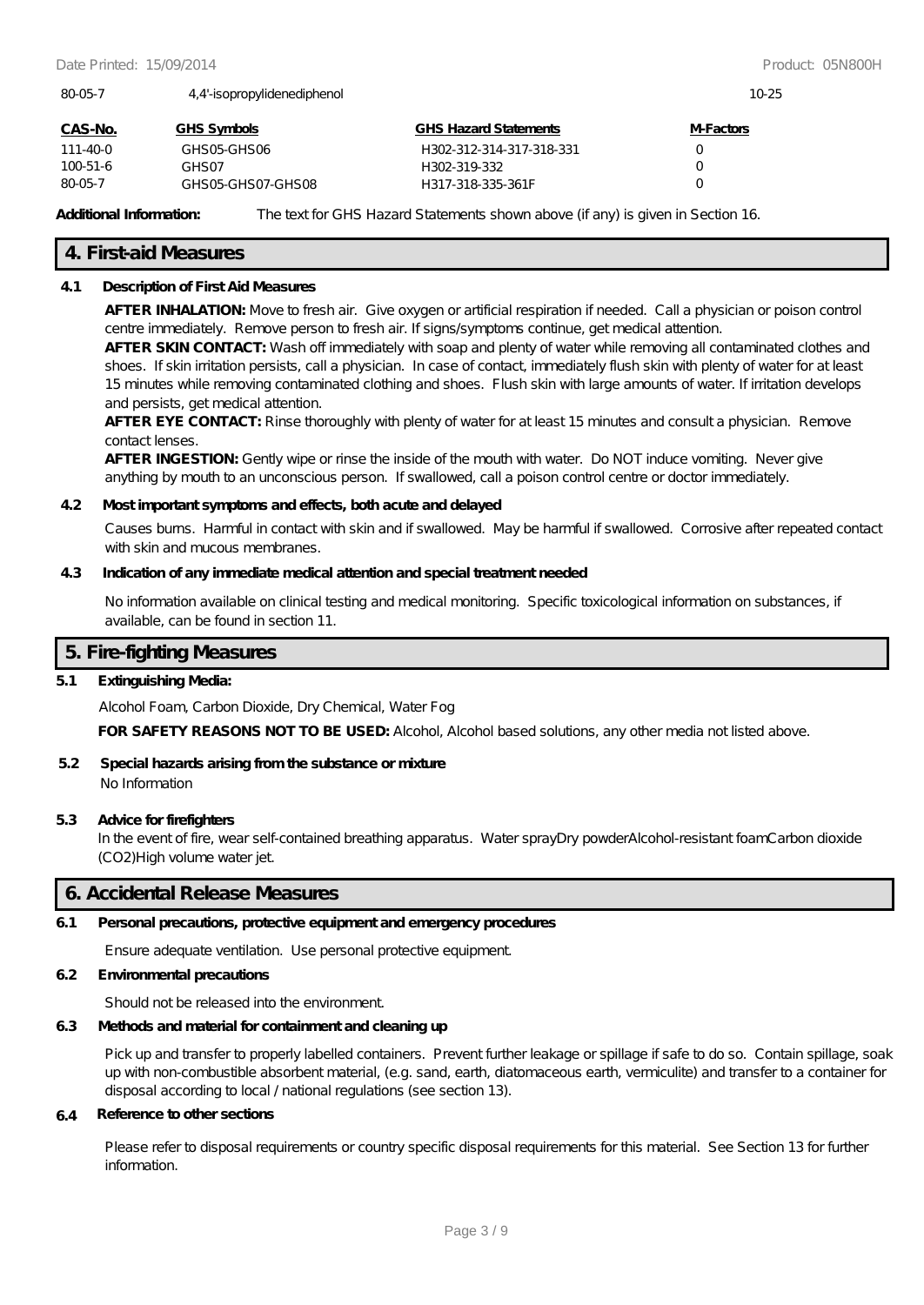### **7. Handling and Storage**

#### **7.1 Precautions for safe handling**

**INSTRUCTIONS FOR SAFE HANDLING:** Keep containers dry and tightly closed to avoid moisture absorption and contamination. Wear personal protective equipment. Do not breathe vapours or spray mist. Wash thoroughly after handling. Avoid contact with skin and clothing. Do not get in eyes, on skin, or on clothing. Use only with adequate ventilation/personal protection.

**PROTECTION AND HYGIENE MEASURES:** Handle in accordance with good industrial hygiene and safety practice. Wash hands before breaks and at the end of workday. When using, do not eat, drink or smoke. Avoid contact with the skin and the eyes. Wash hands before eating, drinking, or smoking.

#### **7.2 Conditions for safe storage, including any incompatibilities**

#### **CONDITIONS TO AVOID:** Direct sources of heat.

**STORAGE CONDITIONS:** Keep container tightly closed in a dry and well-ventilated place. Keep containers tightly closed in a cool, well-ventilated place. Keep in a dry, cool and well-ventilated place.

### **7.3 Specific end use(s)**

No specific advice for end use available.

### **8. Exposure Controls/Personal Protection**

#### **8.1 Control parameters**

#### **Ingredients with Occupational Exposure Limits**

#### **(UK WELS)**

| <b>Name</b>                 | %         | LTEL ppm | STEL ppm STEL mg/m3 | LTEL mg/m3 | <b>OEL Note</b> |
|-----------------------------|-----------|----------|---------------------|------------|-----------------|
| diethylenetriamine          | $50-75$ 1 |          |                     | 4.3        |                 |
| benzyl alcohol              | 25-50     |          |                     |            |                 |
| 4,4'-isopropylidenediphenol | 10-25     |          |                     | 10         |                 |

**FURTHER INFORMATION:** Refer to the regulatory exposure limits for the workforce enforced in each country.

#### **8.2 Exposure controls**

#### **Personal Protection**

**RESPIRATORY PROTECTION:** Use only with ventilation to keep levels below exposure guidelines reported in this document. User should test and monitor exposure levels to ensure all personnel are below guidelines. If not sure, or not able to monitor, use State or federally approved supplied air respirator. For silica containing coatings in a liquid state, and/or if no exposure limits are established above, air-supplied respirators are generally not required.

**EYE PROTECTION:** Tightly fitting safety goggles. Safety glasses with side-shields

HAND PROTECTION: Gloves should be discarded and replaced if there is any indication of degradation or chemical breakthrough. Impervious glovesChemical resistant apronLong sleeved clothing. Remove and wash contaminated clothing before re-use.

**OTHER PROTECTIVE EQUIPMENT:** No Information

### **9. Physical and Chemical Properties**

#### **9.1 Information on basic physical and chemical properties**

| Appearance:                           | Amber Liquid   |
|---------------------------------------|----------------|
| <b>Physical State</b>                 | Liquid         |
| Odor                                  | Amine Type     |
| Odor threshold                        | Not determined |
| рH                                    | Not determined |
| Melting point / freezing point $(°C)$ | Not determined |
| Boiling point/range (°C)              | $130 - N.D.$   |
| Flash Point, (°C)                     | 95             |
| Evaporation rate                      |                |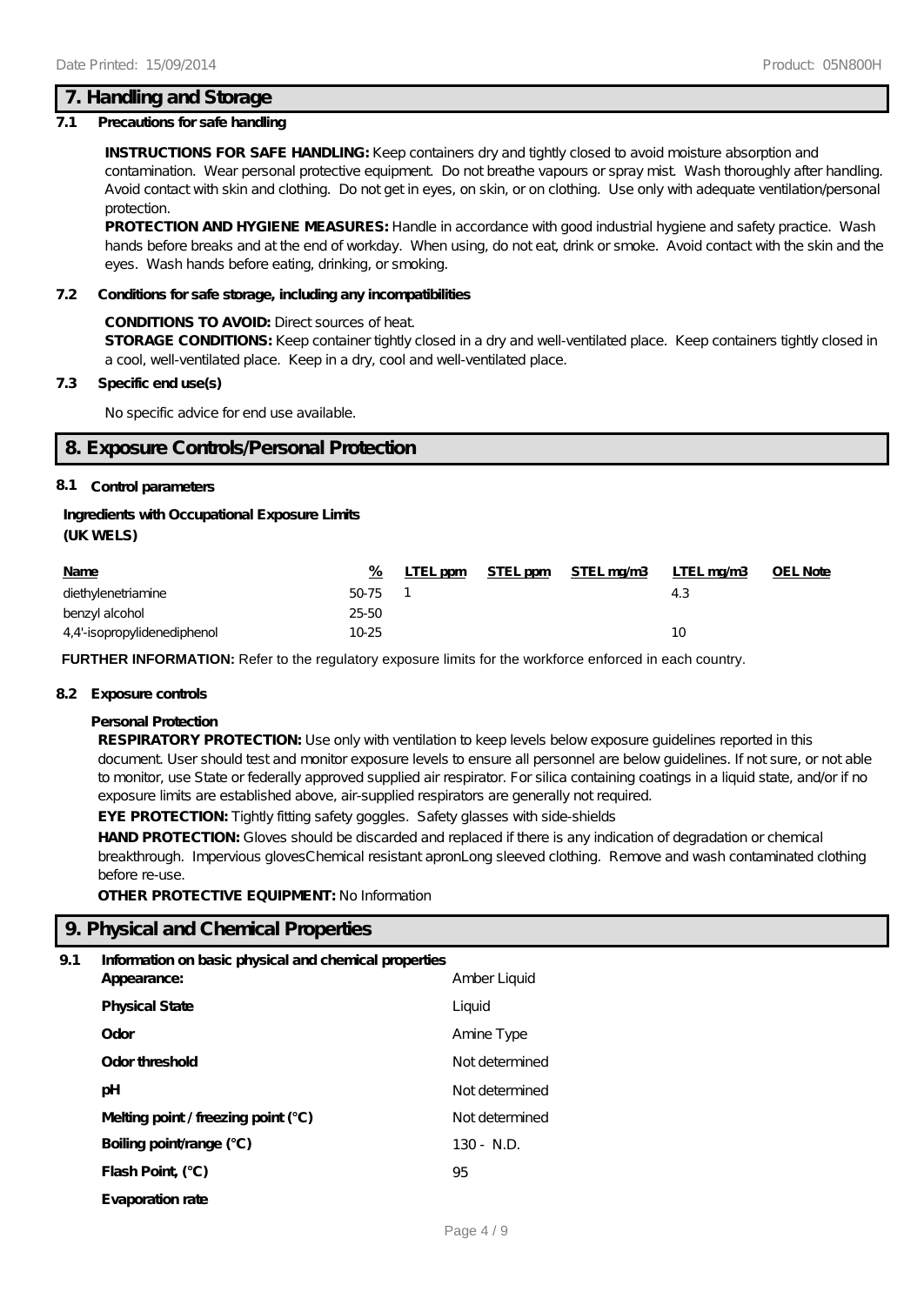|                                                 | Not determined |
|-------------------------------------------------|----------------|
| Flammability (solid, gas)                       | Not determined |
| Upper/lower flammability or explosive<br>limits | $10 - 20$      |
| Vapour Pressure, mmHg                           | Not determined |
| Vapour density                                  | Not determined |
| Relative density                                | Not determined |
| Solubility in / Miscibility with water          | Not Determined |
| Partition coefficient n-octanol/water           | Not determined |
| Auto-ignition temperature (°C)                  | Not determined |
| Decomposition temperature (°C)                  | Not determined |
| <b>Viscosity</b>                                | Not determined |
| Explosive properties                            | Not determined |
| Oxidising properties                            | Not determined |
| Other information                               |                |
| VOC Content g/l:                                | $\Omega$       |
| Specific Gravity (g/cm3)                        | 1.050          |

# **10. Stability and Reactivity**

### **10.1 Reactivity**

**9.2 Other information**

No reactivity hazards known under normal storage and use conditions.

#### **10.2 Chemical stability**

Stable under normal conditions.

### **10.3 Possibility of hazardous reactions**

Hazardous polymerisation does not occur.

### **10.4 Conditions to avoid**

Direct sources of heat.

### **10.5 Incompatible materials**

Strong oxidizing agents.

#### **10.6 Hazardous decomposition products**

Carbon dioxide (CO2), carbon monoxide (CO), oxides of nitrogen (NOx), dense black smoke.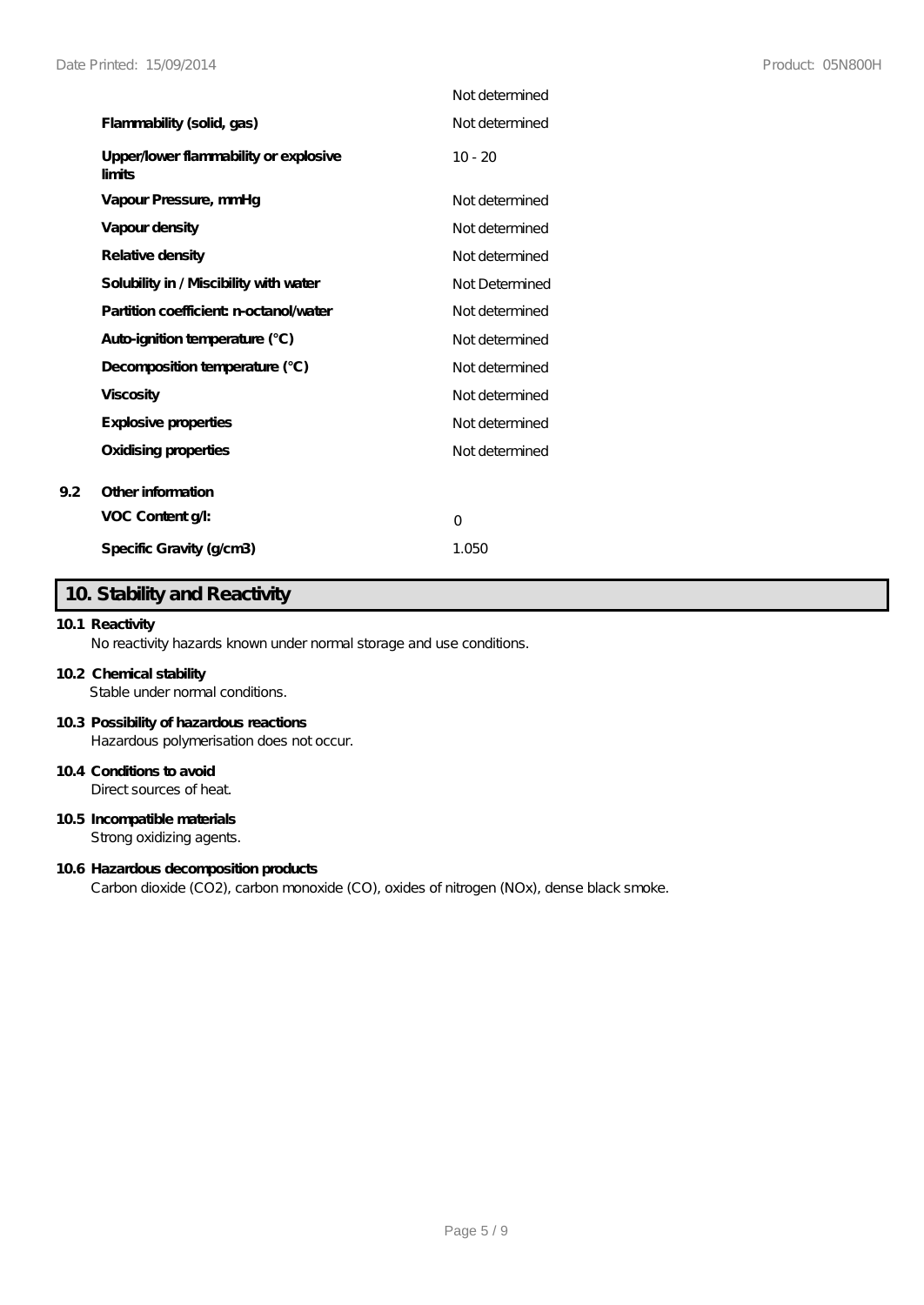### **11. Toxicological Information**

### **11.1 Information on toxicological effects**

- **Acute Toxicity:**
	- **Oral LD50:**
	- **Inhalation LC50:**

| Imitation:                 | No information available. |
|----------------------------|---------------------------|
| Corrosivity:               | No information available. |
| Sensitization:             | No information available. |
| Repeated dose toxicity:    | No information available. |
| Carcinogenicity:           | No information available. |
| Mutagenicity:              | No information available. |
| Toxicity for reproduction: | No information available. |

### **If no information is available above under Acute Toxicity then the acute effects of this product have not been tested. Data on individual components are tabulated below:**

| CAS-No.        | Chemical Name               | Oral LD50             | Dermal LD50              | Vapor LC50                      |
|----------------|-----------------------------|-----------------------|--------------------------|---------------------------------|
| 111-40-0       | diethylenetriamine          | 1080 mg/kg, oral, rat | 1090 mg/kg               | 10 mg/L /1 hour, inh, rat       |
| $100 - 51 - 6$ | benzyl alcohol              | 1230 mg/kg rat, oral  |                          | 1000 ppm/8hrs rat<br>inhalation |
| 80-05-7        | 4,4'-isopropylidenediphenol | 5000 mg/kg, oral, rat | 3000 mg/kg, oral, rabbit |                                 |
|                |                             |                       |                          |                                 |

### **Additional Information:**

No Information

### **12. Ecological Information**

### **12.1 Toxicity:**

| EC5048hr (Daphnia):<br>IC5072hr (Algae):  | No information<br>No information                                                   |
|-------------------------------------------|------------------------------------------------------------------------------------|
| LC50 96hr (fish):                         | No information                                                                     |
| 12.2 Persistence and degradability:       | No information                                                                     |
| 12.3 Bioaccumulative potential:           | No information                                                                     |
| 124 Mobility in soil:                     | No information                                                                     |
| 125 Results of PBT and vPvB<br>assessment | The product does not meet the criteria for PBT/VPvB in accordance with Annex XIII. |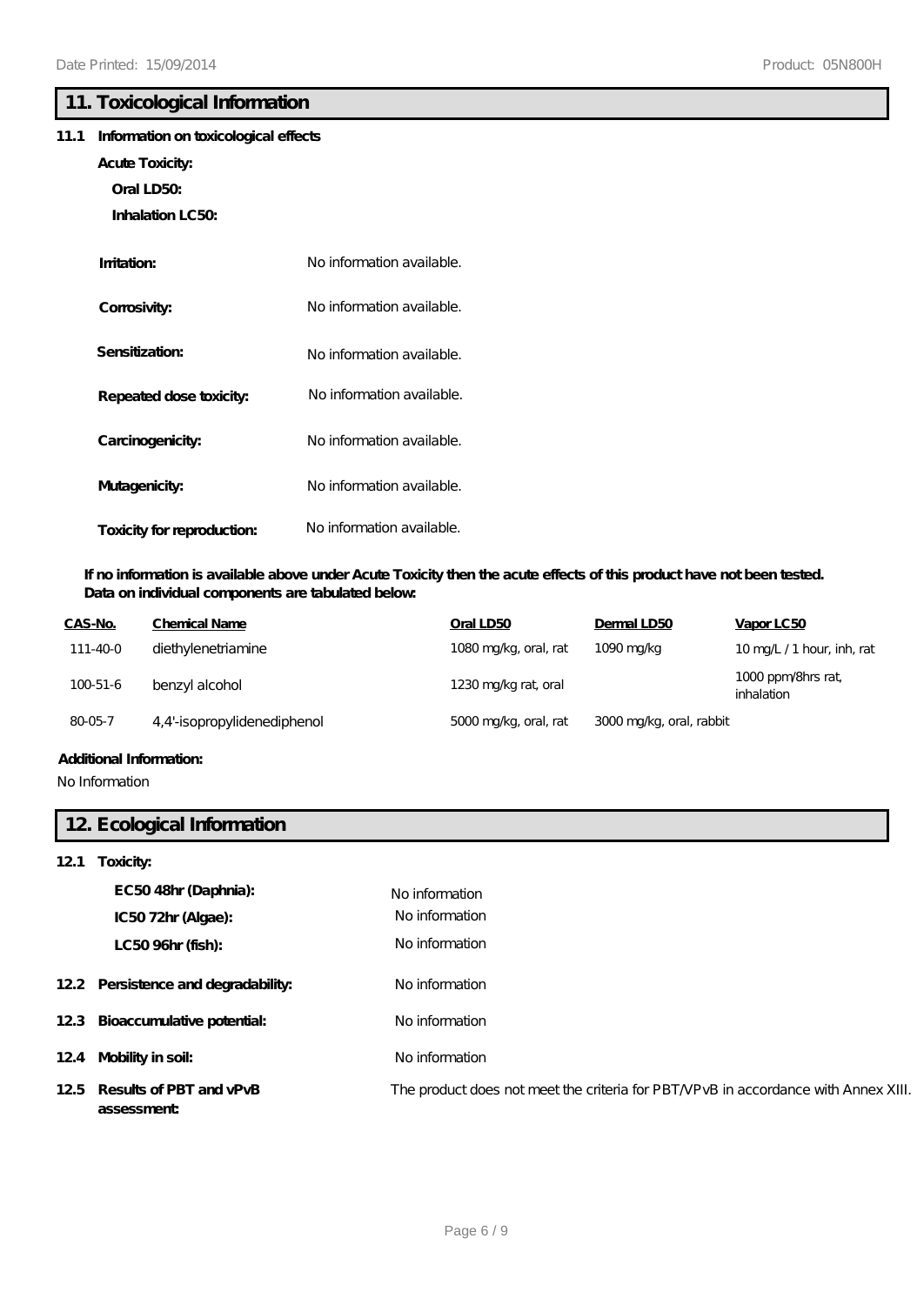#### **12.6 Other adverse effects:** No information

| CAS-No.  | <b>Chemical Name</b>        | EC5048hr           | IC5072hr         | LC5096hr                 |
|----------|-----------------------------|--------------------|------------------|--------------------------|
| 111-40-0 | diethylenetriamine          | 780 mg/            | No information   | $430 \,\mathrm{mag}$     |
| 100-51-6 | benzyl alcohol              | No information     | 700 mg/L (algae) | $10 \text{ mg/L}$ (fish) |
| 80-05-7  | 4,4'-isopropylidenediphenol | $10.2 \text{ mag}$ | No information   | $205 \,\mathrm{mag}$     |

### **13. Disposal Considerations**

### **13.1 WASTE TREATMENT METHODS:** It must undergo special treatment, e.g. at suitable disposal site, to comply with local regulations. Dispose of in accordance with local regulations.

|      | 14. Transport Information                                                   |                                                                      |
|------|-----------------------------------------------------------------------------|----------------------------------------------------------------------|
| 14.1 | UN number                                                                   | 2735                                                                 |
|      | 14.2 UN proper shipping name                                                | Amines, liquid, corrosive, N.O.S. (Contains mixed aliphatic amines). |
|      | Technical name                                                              |                                                                      |
| 14.3 | Transport hazard class(es)                                                  | 8                                                                    |
|      | Subsidiary shipping hazard                                                  |                                                                      |
|      | 14.4 Packing group                                                          | $\mathbf{III}$                                                       |
| 14.5 | <b>Environmental hazards</b>                                                |                                                                      |
| 14.6 | Special precautions for user                                                | Not applicable                                                       |
|      | $EmS-No$ .:                                                                 | $F-A, S-B$                                                           |
| 14.7 | Transport in bulk according to Annex II<br>of MARPOL 73/78 and the IBC code | Not applicable                                                       |

### **15. Regulatory Information**

**15.1 Safety, health and environmental regulations/legislation for the substance or mixture:**

**National Regulations:**

**Denmark Product Registration Number:**

**Danish MAL Code:**

**Sweden Product Registration Number:**

**Norway Product Registration Number:**

**WGK Class:**

### **15.2 Chemical Safety Assessment:**

No Chemical Safety Assessment has been carried out for this substance/mixture by the supplier.

### **16. Other Information**

### **Text for GHS Hazard Statements shown in Section 3 describing each ingredient:**

| H302 | Harmful if swallowed.                    |
|------|------------------------------------------|
| H312 | Harmful in contact with skin.            |
| H314 | Causes severe skin burns and eye damage. |
| H317 | May cause an allergic skin reaction.     |
| H318 | Causes serious eye damage.               |
| H319 | Causes serious eye irritation.           |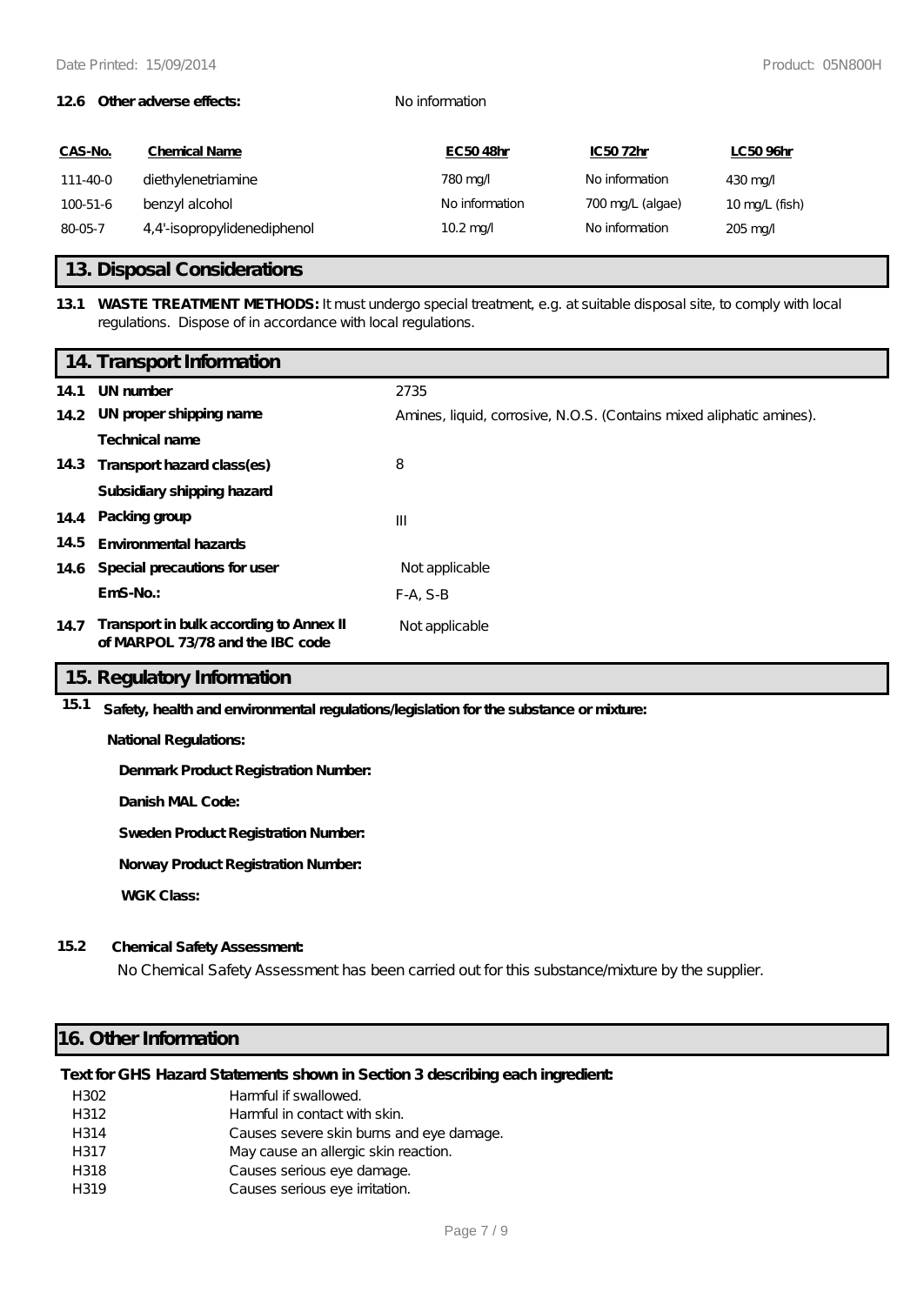| H331  | Toxic if inhaled.                 |
|-------|-----------------------------------|
| H332  | Harmful if inhaled.               |
| H335  | May cause respiratory irritation. |
| H361F | <undefined></undefined>           |

#### **Reasons for revision**

This is a new Safety Data Sheet (SDS).

List of References:

This Safety Data Sheet was compiled with data and information from the following sources:

The Ariel Regulatory Database provided by the 3E Corporation in Copenhagen, Denmark ESIS (The European Chemical Substances Information System), provided by the European Commission Joint Research Centre in Ispra, Italy Annex VI of the EU Council Directive 67/548/EEC Council Directive 67/548/EEC - Annex I or EU Council Directive 1999/45/EC European Union (EC) Regulation No. 1272/2008 on the classification, labelling and packaging of substances and mixtures (CLP Regulation) EU Council Decision 2000/532/EC and its Annex entitled "List of Wastes"

Acronym & Abbreviation Key:

| CLP           | Classification, Labeling & Packaging Regulation                              |  |
|---------------|------------------------------------------------------------------------------|--|
| EC            | European Commission                                                          |  |
| EU            | European Union                                                               |  |
| US            | United States                                                                |  |
| CAS           | Chemical Abstract Service                                                    |  |
| <b>EINECS</b> | European Inventory of Existing Chemical Substances                           |  |
| REACH         | Registration, Evaluation, Authorization of Chemicals Regulation              |  |
| <b>GHS</b>    | Globally Harmonized System of Classification and Labeling of Chemicals       |  |
| LTEL          | Long term exposure limit                                                     |  |
| <b>STEL</b>   | Short term exposure limit                                                    |  |
| OEL           | Occupational exposure limit                                                  |  |
| ppm           | Parts per million                                                            |  |
| mq/m3         | Milligrams per cubic meter                                                   |  |
| <b>TLV</b>    | Threshold Limit Value                                                        |  |
| ACGIH         | American Conference of Governmental Industrial Hygienists                    |  |
| OSHA          | Occupational Safety & Health Administration                                  |  |
| PEL           | Permissible Exposure Limits                                                  |  |
| VOC.          | Volatile organic compounds                                                   |  |
| g/1           | Grams per liter                                                              |  |
| mg/kg         | Milligrams per kilogram                                                      |  |
| N/A           | Not applicable                                                               |  |
| LD50          | Lethal dose at 50%                                                           |  |
| LC50          | Lethal concentration at 50%                                                  |  |
| EC50          | Half maximal effective concentration                                         |  |
| IC50          | Half maximal inhibitory concentration                                        |  |
| PBT           | Persistent bioaccumulative toxic chemical                                    |  |
| vPvB          | Very persistent and very bioaccumulative                                     |  |
| <b>EEC</b>    | European Economic Community                                                  |  |
| ADR           | International Transport of Dangerous Goods by Road                           |  |
| RID           | International Transport of Dangerous Goods by Rail                           |  |
| UN            | United Nations                                                               |  |
| IMDG          | International Maritime Dangerous Goods Code                                  |  |
| <b>IATA</b>   | International Air Transport Association                                      |  |
| MARPOL        | International Convention for the Prevention of Pollution From Ships, 1973 as |  |
|               | modified by the Protocol of 1978                                             |  |
| <b>IBC</b>    | International Bulk Container                                                 |  |

For further information, please contact: Technical Services Department

The information on this sheet corresponds to our present knowledge. It is not a specification and